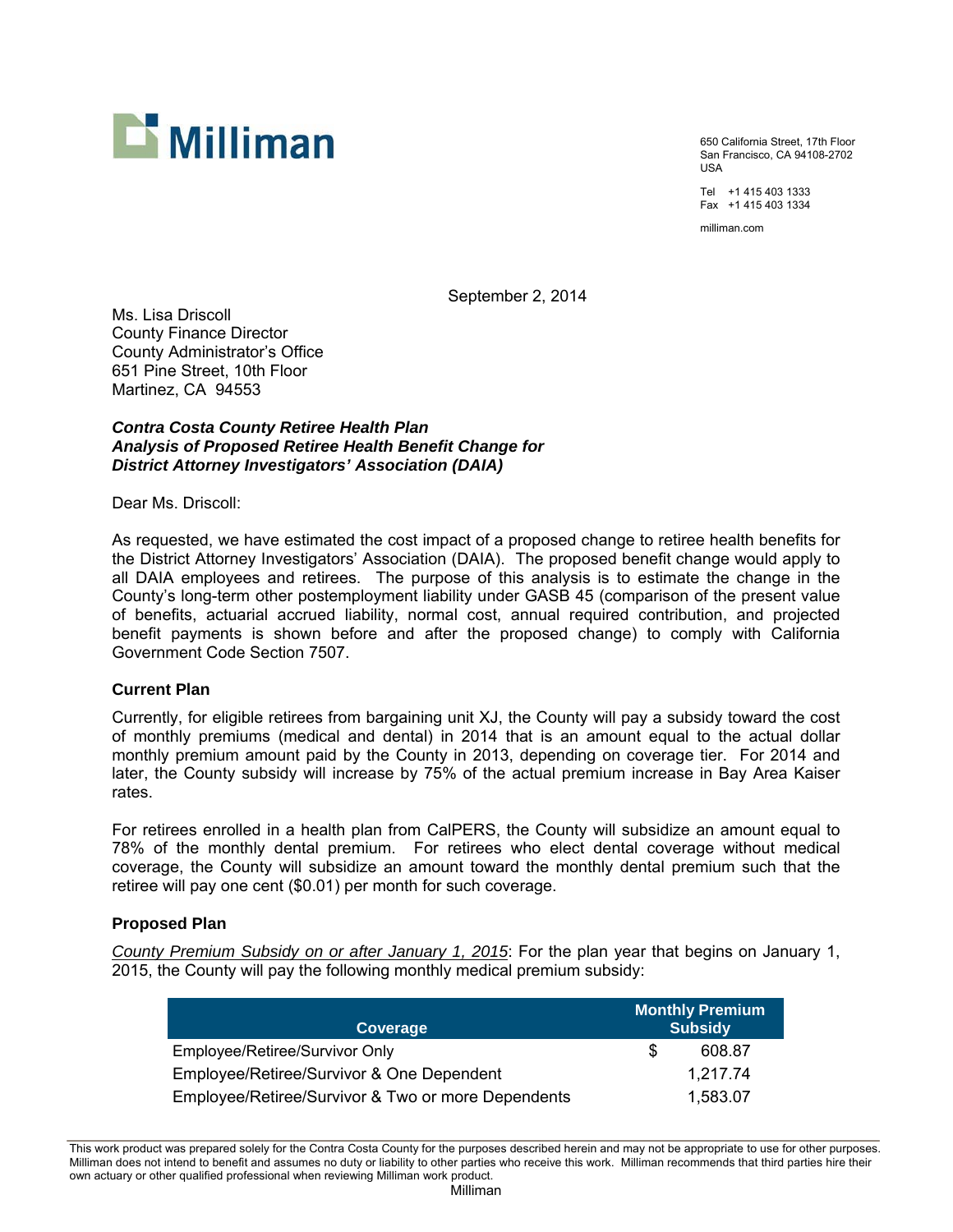In addition, if there is an increase in the monthly premium charged by a health plan for 2015 that exceeds the above stated amounts, the County and the retiree will each pay fifty percent (50%) of that increase. For each calendar year thereafter, the County and the retiree will each pay fifty percent (50%) of any premium increase for each health plan.

For the plan year that begins on January 1, 2015, the County will pay the following monthly dental premium subsidy:

|                 | <b>With Health</b>            |                           | <b>Without Health</b>         |                           |
|-----------------|-------------------------------|---------------------------|-------------------------------|---------------------------|
| <b>Coverage</b> | <b>Delta</b><br><b>Dental</b> | <b>DeltaCare</b><br>(PMI) | <b>Delta</b><br><b>Dental</b> | <b>DeltaCare</b><br>(PMI) |
| Single          | \$32.69                       | \$22.30                   | \$42.44                       | \$28.91                   |
| Family          | 73.64                         | 48.19                     | 95.62                         | 61.49                     |

In addition, if there is an increase in the monthly premium charged by a health plan for 2015 that exceeds the above stated amounts, the County and the retiree will each pay fifty percent (50%) of that increase. For each calendar year thereafter, the County and the retiree will each pay fifty percent (50%) of any premium increase for each dental plan.

| esult.<br>ı |
|-------------|
|-------------|

|                                           | <b>2014 Actuarial Valuation Results</b> |                 |                   |  |
|-------------------------------------------|-----------------------------------------|-----------------|-------------------|--|
|                                           |                                         |                 |                   |  |
|                                           | <b>Current Plan</b>                     | (DAIA Change)   | <b>Difference</b> |  |
| <b>Present Value of Benefits</b>          |                                         |                 |                   |  |
| <b>Active Employees</b>                   | \$625,243,000                           | \$624,738,000   | (\$505,000)       |  |
| Retirees                                  | \$567,919,000                           | \$566,758,000   | (\$1,161,000)     |  |
| Total                                     | \$1,193,162,000                         | \$1,191,496,000 | (\$1,666,000)     |  |
|                                           |                                         |                 |                   |  |
| <b>Actuarial Accrued Liability</b>        |                                         |                 |                   |  |
| <b>Active Employees</b>                   | \$355,929,000                           | \$355,777,000   | (\$152,000)       |  |
| Retirees                                  | \$567,919,000                           | \$566,758,000   | (\$1,161,000)     |  |
| Total                                     | \$923,848,000                           | \$922,535,000   | (\$1,313,000)     |  |
|                                           |                                         |                 |                   |  |
| <b>Assets</b>                             | \$129,426,000                           | \$129,426,000   |                   |  |
| <b>Unfunded AAL</b>                       | \$794,422,000                           | \$793,109,000   | (\$1,313,000)     |  |
| Amortization of UAAL as of June 30, 2014  | \$59,872,000                            | \$59,773,000    | (\$99,000)        |  |
|                                           |                                         |                 |                   |  |
| Normal Cost as of June 30, 2014           | \$28,666,000                            | \$28,625,000    | (\$41,000)        |  |
|                                           |                                         |                 |                   |  |
| <b>Annual Required Contribution (ARC)</b> | \$88,538,000                            | \$88,398,000    | (\$140,000)       |  |

The items shown in the table above are defined as follows:

The **Present Value of Benefits** is the present value of projected benefits (projected claims less retiree contributions) discounted at the valuation interest rate (5.70%).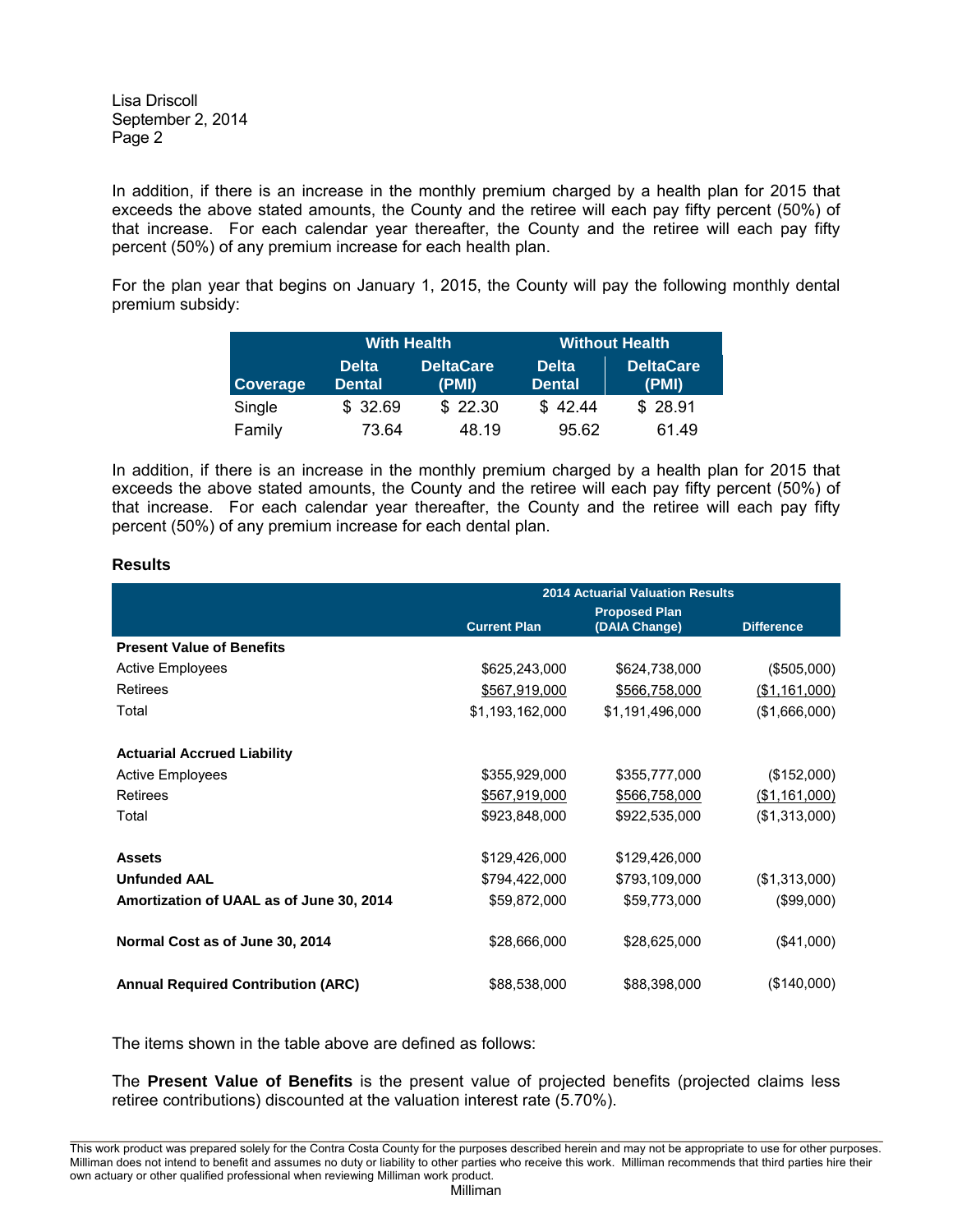The **Actuarial Accrued Liability (AAL)** is the present value of benefits that are attributed to past service only. The portion attributed to future employee service is excluded. For retirees, this is equal to the present value of benefits. For active employees, this is equal to the present value of benefits prorated by service to date over service at the expected retirement age.

The **Normal Cost** is that portion of the County provided benefit attributable to employee service in the current year. Employees are assumed to have an equal portion of the present value of benefits attributed to each year of service from date of hire to expected retirement age.

The **Annual Required Contribution (ARC)** is equal to the Normal Cost plus an amount to amortize the unfunded AAL as a level dollar amount over a period of 30 years on a "closed" basis starting January 1, 2008. There are 24 years remaining as of January 1, 2014.

The table below contains a 25 year projection of projected benefit payments under the current and proposed benefit plans. The projected benefit payments are net of required retiree contributions, but include the value of the implicit premium rate subsidy for non-Medicare retirees for whom the same premium rate is charged as for actives. The projected benefit payments include only employees and retirees as of the valuation date (January 1, 2014). Future employees are not reflected in the table below.

| <b>Projected Benefit Payments</b> |                                        |               |                   |  |  |
|-----------------------------------|----------------------------------------|---------------|-------------------|--|--|
|                                   | <b>Proposed Plan</b><br><b>Current</b> |               |                   |  |  |
| Year                              | Plan                                   | (DAIA Change) | <b>Difference</b> |  |  |
| 2014                              | \$54,439,000                           | \$54,439,000  | \$0               |  |  |
| 2015                              | 56,181,000                             | 56,166,000    | (15,000)          |  |  |
| 2016                              | 58,437,000                             | 58,416,000    | (21,000)          |  |  |
| 2017                              | 61,348,000                             | 61,320,000    | (28,000)          |  |  |
| 2018                              | 63,630,000                             | 63,597,000    | (33,000)          |  |  |
| 2019                              | 66,025,000                             | 65,984,000    | (41,000)          |  |  |
| 2020                              | 68,604,000                             | 68,555,000    | (49,000)          |  |  |
| 2021                              | 70,593,000                             | 70,536,000    | (57,000)          |  |  |
| 2022                              | 72,445,000                             | 72,379,000    | (66,000)          |  |  |
| 2023                              | 74,411,000                             | 74,336,000    | (75,000)          |  |  |
| 2024                              | 76,694,000                             | 76,608,000    | (86,000)          |  |  |
| 2025                              | 78,735,000                             | 78,640,000    | (95,000)          |  |  |
| 2026                              | 80,219,000                             | 80,116,000    | (103,000)         |  |  |
| 2027                              | 81,526,000                             | 81,412,000    | (114,000)         |  |  |
| 2028                              | 82,231,000                             | 82,110,000    | (121,000)         |  |  |
| 2029                              | 82,931,000                             | 82,802,000    | (129,000)         |  |  |
| 2030                              | 84,113,000                             | 83,976,000    | (137,000)         |  |  |
| 2031                              | 84,428,000                             | 84,282,000    | (146,000)         |  |  |
| 2032                              | 84,455,000                             | 84,300,000    | (155,000)         |  |  |
| 2033                              | 85,136,000                             | 84,972,000    | (164,000)         |  |  |
| 2034                              | 85,151,000                             | 84,980,000    | (171,000)         |  |  |
| 2035                              | 84,817,000                             | 84,636,000    | (181,000)         |  |  |
| 2036                              | 84,882,000                             | 84,700,000    | (182,000)         |  |  |
| 2037                              | 84,839,000                             | 84,651,000    | (188,000)         |  |  |
| 2038                              | 84,615,000                             | 84,420,000    | (195,000)         |  |  |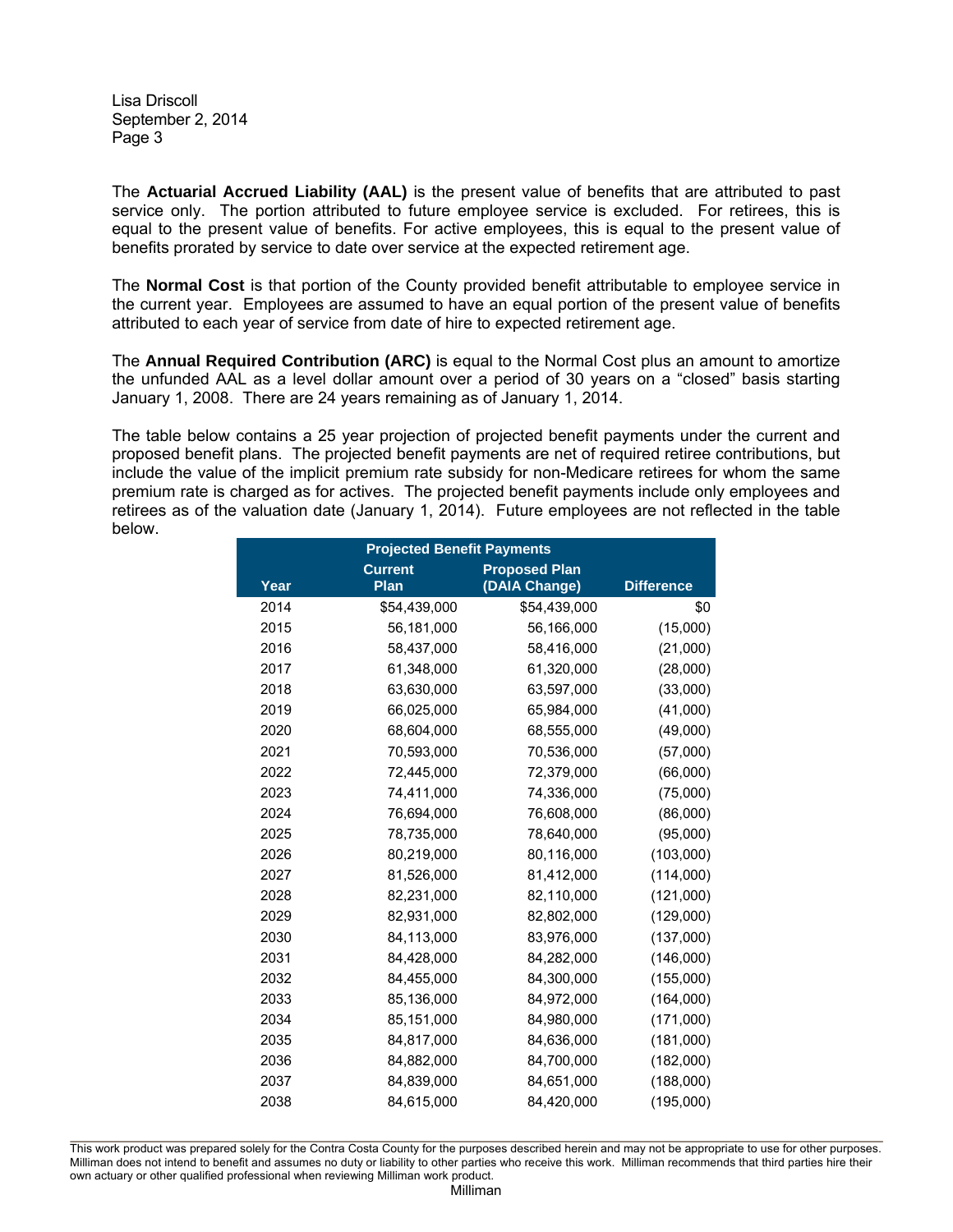# **Important Notes**

Except where noted above, the results in this letter are based on the same data, methods, assumptions, and plan provisions that are used in the January 1, 2014, actuarial valuation report, dated August 8, 2014. Appendices A through C contain a description of the current provisions assumptions and data used in the valuation.

In preparing our report, we relied, without audit, on information (some oral and some in writing) supplied by Contra Costa County's staff. This information includes but not limited to employee census data, financial information and plan provisions. While Milliman has not audited the financial and census data, they have been reviewed for reasonableness and are, in our opinion, sufficient and reliable for the purposes of our calculations. If any of this information as summarized in this report is inaccurate or incomplete, the results shown could be materially affected and this report may need to be revised.

All costs, liabilities, rates of interest, and other factors for the County have been determined on the basis of actuarial assumptions and methods which are individually reasonable (taking into account the experience of the County and reasonable expectations); and which, in combination, offer our best estimate of anticipated experience affecting the County. Further, in our opinion, each actuarial assumption used is reasonably related to the experience of the Plan and to reasonable expectations which, in combination, represent our best estimate of anticipated experience for the County.

This analysis is only an estimate of the Plan's financial condition as of a single date. It can neither predict the Plan's future condition nor guarantee future financial soundness. Actuarial valuations do not affect the ultimate cost of Plan benefits, only the timing of County contributions. While the valuation is based on an array of individually reasonable assumptions, other assumption sets may also be reasonable and valuation results based on those assumptions would be different. No one set of assumptions is uniquely correct. Determining results using alternative assumptions is outside the scope of our engagement.

Future actuarial measurements may differ significantly from the current measurements presented in this report due to such factors as the following: plan experience differing from that anticipated by the economic or demographic assumptions; changes in economic or demographic assumptions; increases or decreases expected as part of the natural operation of the methodology used for these measurements (such as the end of an amortization period); and changes in plan provisions or applicable law. Due to the limited scope of our assignment, we did not perform an analysis of the potential range of future measurements. The County has the final decision regarding the appropriateness of the assumptions and actuarial cost methods.

This letter is prepared solely for the internal business use of Contra Costa County. To the extent that Milliman's work is not subject to disclosure under applicable public records laws, Milliman's work may not be provided to third parties without Milliman's prior written consent. Milliman does not intend to benefit or create a legal duty to any third party recipient of its work product. Milliman's consent to release its work product to any third party may be conditioned on the third party signing a Release, subject to the following exceptions:

- a) Contra Costa County may provide a copy of Milliman's work, in its entirety, to the County's professional service advisors who are subject to a duty of confidentiality and who agree to not use Milliman's work for any purpose other than to benefit the County.
- b) Contra Costa County may provide a copy of Milliman's work, in its entirety, to other governmental entities, as required by law.

This work product was prepared solely for the Contra Costa County for the purposes described herein and may not be appropriate to use for other purposes. Milliman does not intend to benefit and assumes no duty or liability to other parties who receive this work. Milliman recommends that third parties hire their own actuary or other qualified professional when reviewing Milliman work product.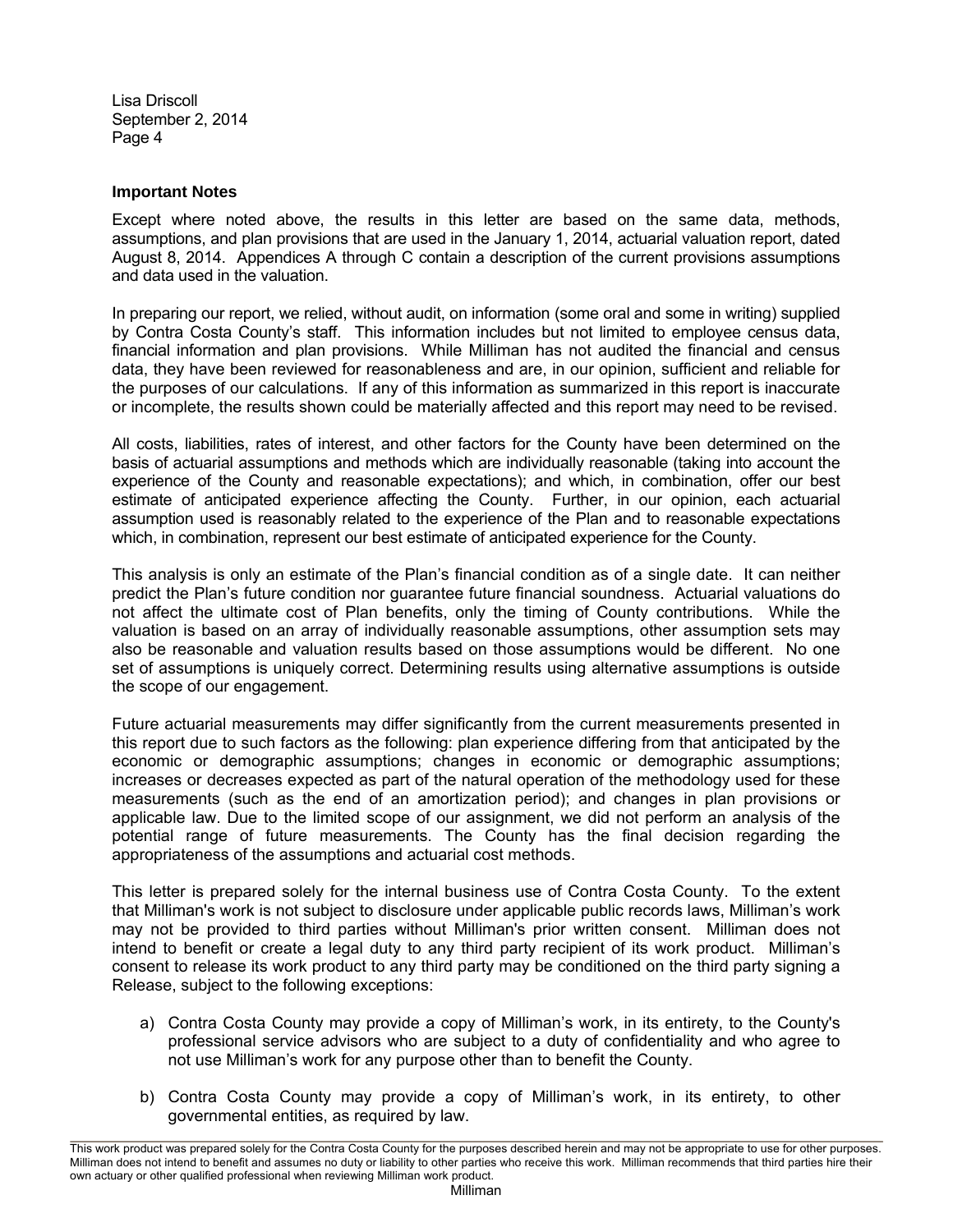No third party recipient of Milliman's work product should rely upon Milliman's work product. Such recipients should engage qualified professionals for advice appropriate to their own specific needs.

The consultants who worked on this assignment are actuaries. Milliman's advice is not intended to be a substitute for qualified legal or accounting counsel.

The signing actuary is independent of the plan sponsor. We are not aware of any relationship that would impair the objectivity of our work.

On the basis of the foregoing, we hereby certify that, to the best of our knowledge and belief, the report is complete and accurate and has been prepared in accordance with generally recognized and accepted actuarial principles and practices which are consistent with the applicable Actuarial Standards of Practice of the American Academy of Actuaries. The undersigned is a member of the American Academy of Actuaries and meets the Qualification Standards of the American Academy of Actuaries to render the actuarial opinion contained herein.

Sincerely,

<u> W. R. B</u>

John R. Botsford, FSA, MAAA Principal and Consulting Actuary

JRB:dy enc.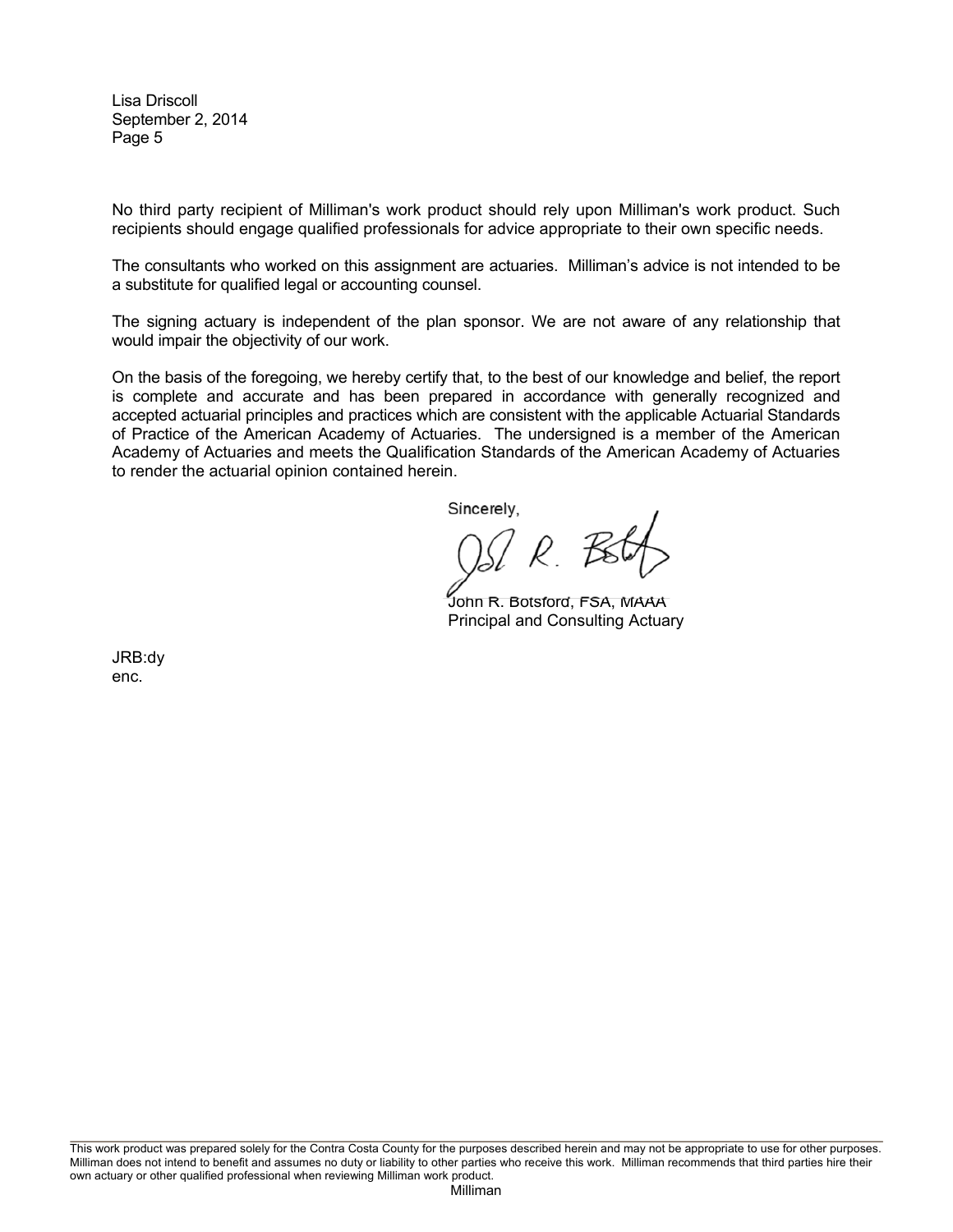# **Appendix A. Summary of Benefits under Current Plan before Proposed Changes**

The following description of retiree health benefits is intended to be only a brief summary and is not complete information.

# *Eligibility*

Currently, employees may receive retiree health benefits if they retire from the County, are receiving a pension, and meet certain eligibility requirements as follows:

General employees - age 50 with 10 years of pension service or age 70 with a vested pension, or after 30 years of pension service with no age requirement.

Safety employees - age 50 with 10 years of pension service or age 70 with a vested pension, or after 20 years of pension service with no age requirement.

Employees hired after December 31, 2006 and represented by the following bargaining groups (AFSCME, California Nurses Association, Deputy District Attorneys' Association, Public Defenders Association, IFPTE, Western Council of Engineers, SEIU, PEU, Probation Peace Officers Association, and Unrepresented) also must have 15 years of County service.

Employees hired on or after October 1, 2005, and represented by the Physicians' and Dentists' Organization also must have 15 years of County service.

# *Health Benefits*

Currently, eligible retirees and their dependents are covered either under the Contra Costa Health Plans, Health Net plans, Kaiser plans, or health plans sponsored by CalPERS (PEMHCA). Coverage may be provided for a retiree and surviving spouse as long as retiree and surviving spouse monthly premium contributions are paid. The County may pay a subsidy toward eligible retirees' monthly medical and dental premiums. This subsidy may vary by bargaining unit and date of hire as described in this appendix. Employees hired on or after dates described in the table below and represented by the following bargaining groups must pay the entire cost of premiums to maintain coverage.

| <b>Bargaining Unit Name</b>                         | Hire Date on or after which eligible retirees<br>must pay entire cost of premiums |
|-----------------------------------------------------|-----------------------------------------------------------------------------------|
| IFPTE, Unrepresented                                | January 1, 2009                                                                   |
| AFSCME, Western Council of Engineers, SEIU, and PEU | January 1, 2010                                                                   |
| Deputy District Attorneys Association               | December 14, 2010                                                                 |
| Probation Peace Officers Association of CCC         | January 1, 2011                                                                   |
| CCC Public Defenders Association                    | March 1, 2011                                                                     |

All surviving spouses must pay the entire cost of premiums to maintain coverage, with the exception of the following bargaining groups for whom the surviving spouse receives the same County subsidy as the retiree (covered by CalPERS health plans): A8 (Sheriff). BD (Fire Chief), BS (Sworn Exec. Mgmt.), HA, V#, VH, VN, 4N, BF, and XJ.

Contra Costa County

GASB 45 Actuarial Valuation as of January 1, 2014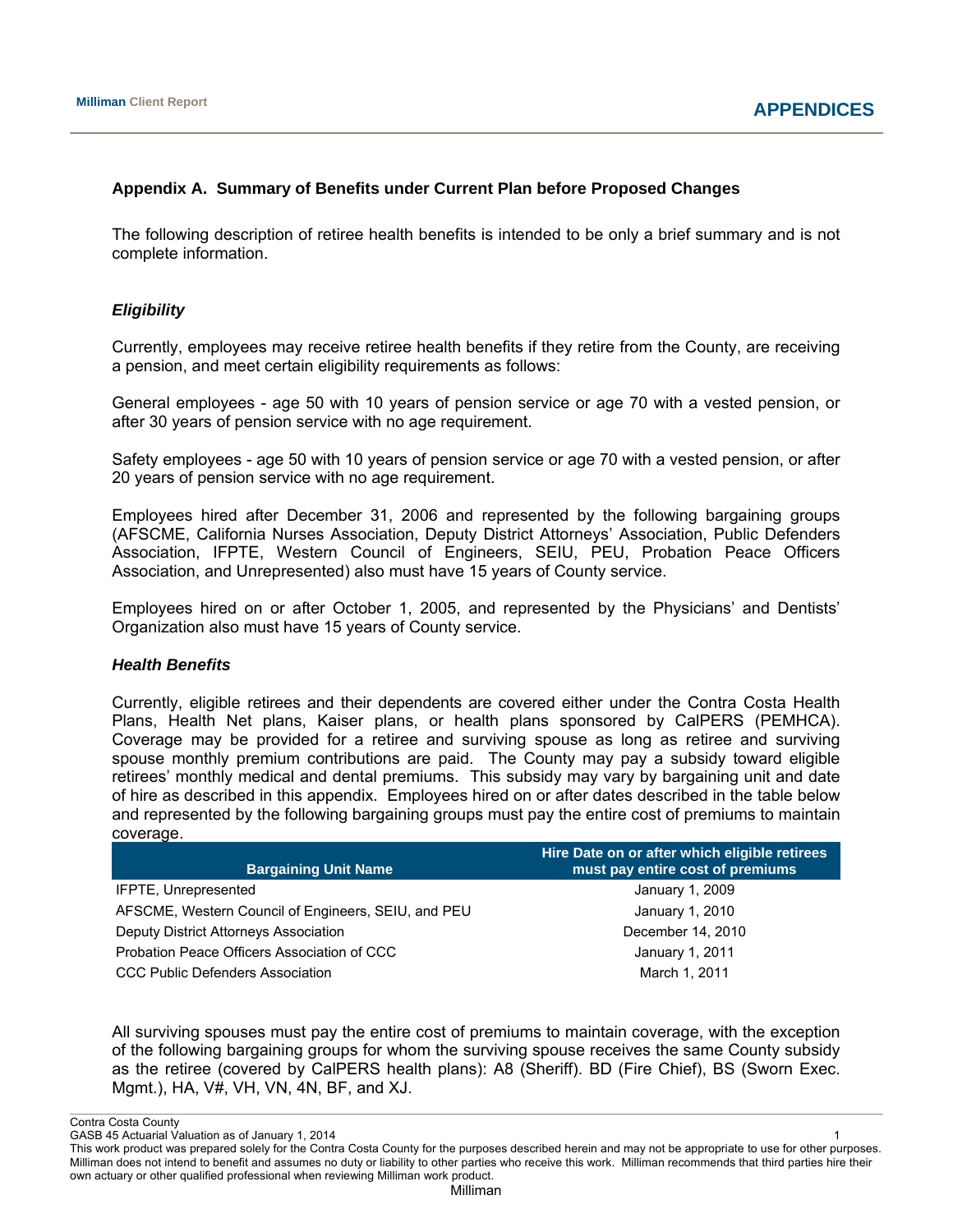### *Bargaining Units V#, VH, VN, F8 and FW*

Currently, for eligible retirees from the bargaining units listed in the table below, the County will contribute toward the cost of monthly premiums (medical and dental) in 2014 an amount equal to the actual dollar monthly premium amount paid by the County as of November 30, 2013, at each coverage level, plus 50% of the actual premium increase for 2014. For premium increases in 2015 and later, the County and retiree will split the increase evenly: the County will pay for 50% of the increase, and the retiree must pay for the other 50% of the increase.

Retirees who elected dental coverage without health coverage will pay one cent (\$0.01) per month for 2013, plus 50% of the actual premium increase for 2014. For premium increases in 2015 and later, the County and retiree will split the increase evenly: the County will pay for 50% of the increase, and the retiree must pay for the other 50% of the increase.

| <b>Bargaining</b><br><b>Unit Code</b> | <b>Bargaining Unit Name</b>      | General /<br><b>Safety</b> |
|---------------------------------------|----------------------------------|----------------------------|
|                                       | Unrep Classified & Exempt-Othr   |                            |
| F8                                    |                                  | General                    |
|                                       | Unrep CI & Ex-Sworn Peace Offc   |                            |
| FW                                    |                                  | Safety                     |
| V#                                    | <b>Sheriff's Sworn Mgmt Unit</b> | Safety                     |
| VH                                    | Deputy Sheriff's Unit-Sworn      | Safety                     |
| VN                                    | Deputy Sheriff's Unit-NonSworn   | General                    |

For employees hired between January 2, 2007, and September 30, 2011, and represented by the Deputy Sheriffs' Association, the County subsidy is subject to a vesting schedule as shown in the table below.

| <b>Credited Years of</b><br><b>Service</b> | <b>Percentage of Employer</b><br><b>Contribution</b> |
|--------------------------------------------|------------------------------------------------------|
| 10                                         | 50                                                   |
| 11                                         | 55                                                   |
| 12                                         | 60                                                   |
| 13                                         | 65                                                   |
| 14                                         | 70                                                   |
| 15                                         | 75                                                   |
| 16                                         | 80                                                   |
| 17                                         | 85                                                   |
| 18                                         | 90                                                   |
| 19                                         | 95                                                   |
| 20 or more                                 | 100                                                  |

# *Bargaining Unit HA – Fire Management*

Currently, for eligible Fire Management retirees represented by United Chief Officers Association (UCOA) with bargaining unit code HA, the County will subsidize an amount equal to 80% of the

Contra Costa County

GASB 45 Actuarial Valuation as of January 1, 2014 2

This work product was prepared solely for the Contra Costa County for the purposes described herein and may not be appropriate to use for other purposes. Milliman does not intend to benefit and assumes no duty or liability to other parties who receive this work. Milliman recommends that third parties hire their own actuary or other qualified professional when reviewing Milliman work product.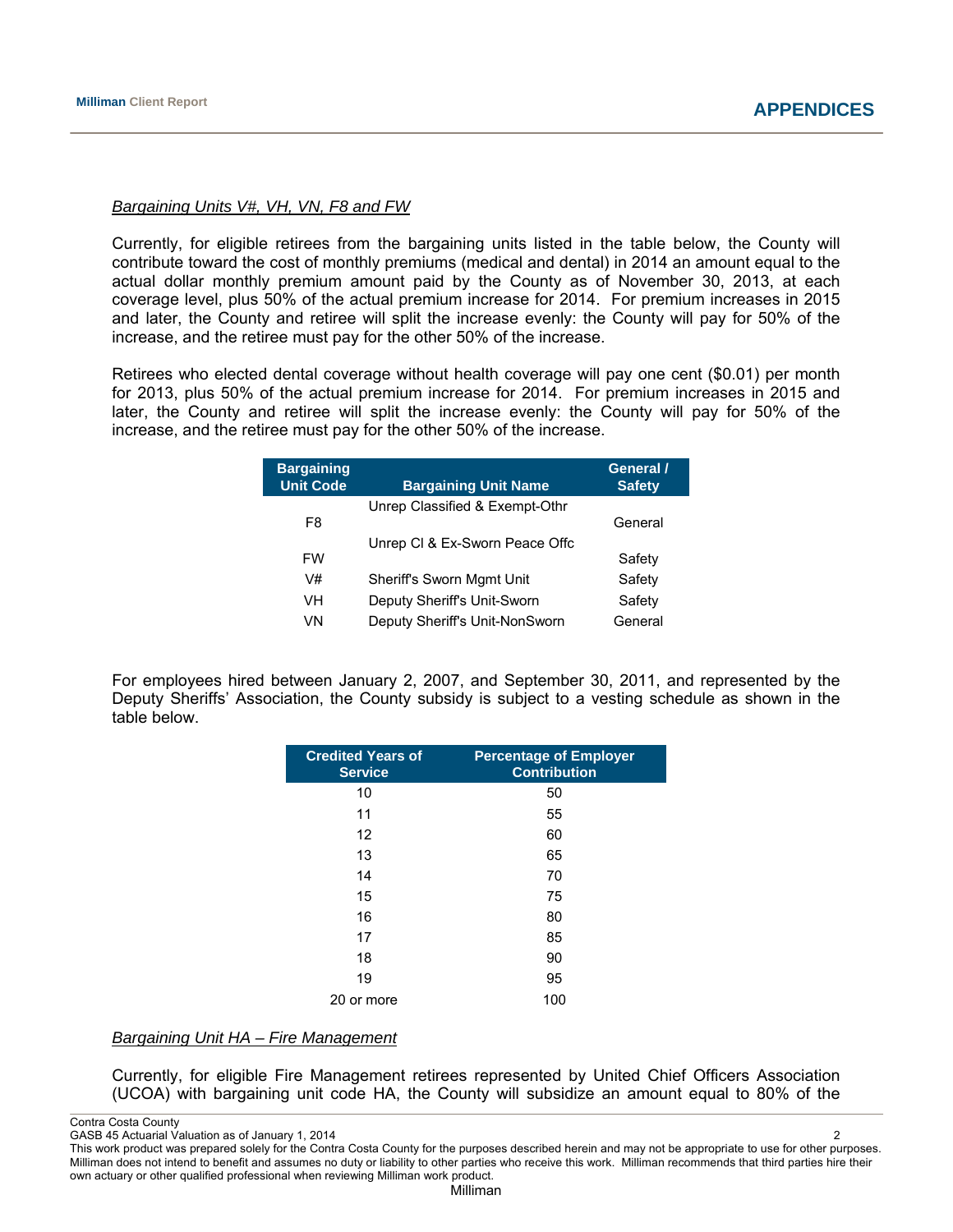CalPERS Kaiser premium at each coverage level (employee only, employee + one, employee + two or more) for the region in which the retiree resides, but the County's subsidy will not exceed the total premium of a lower cost plan.

For retirees enrolled in a health plan from CalPERS, the County will subsidize 78% of the monthly dental premium.

For retirees who elect dental coverage without medical coverage, the County will subsidize an amount toward the monthly dental premium such that the retiree will pay one cent (\$0.01) per month for such coverage.

# *Bargaining Unit XJ – D.A. Investigators*

Currently, for eligible retirees from the bargaining unit XJ, the County will pay a subsidy toward the cost of monthly premiums (medical and dental) in 2014 an amount equal to the actual dollar monthly premium amount paid by the County in 2013, depending on coverage level. For 2014 and later, the County subsidy will increase by 75% of the actual premium increase in Bay Area Kaiser rates.

For retirees enrolled in a health plan from CalPERS, the County will subsidize an amount equal to 78% of the monthly dental premium.

For retirees who elect dental coverage without medical coverage, the County will subsidize an amount toward the monthly dental premium such that the retiree will pay one cent (\$0.01) per month for such coverage.

#### *Bargaining Units 1P, 1R, 4N, and L3*

Currently, for eligible retirees from the following bargaining units, the County subsidizes a percentage of monthly premiums that varies depending on the medical and dental plan elected. Retirees from certain bargaining units described below also receive reimbursement of their Medicare Part B premiums as long as the total County subsidy does not exceed 100% of the medical plan premium.

| <b>Bargaining</b><br><b>Unit Code</b> | <b>Bargaining Unit Name</b>          | General /<br><b>Safety</b> | Part B<br><b>Reimbursement</b>                                             |
|---------------------------------------|--------------------------------------|----------------------------|----------------------------------------------------------------------------|
| 1P                                    | Physicians and Dentists Unit         | General                    | Yes, stops in 2015                                                         |
| 1R                                    | Physicians & Dentists Unit-Residents | General                    | Yes, stops in 2015                                                         |
| 4N                                    | Fire Suppression & Prevention Unit   | Safety                     | No.                                                                        |
| L3                                    | <b>Registered Nurses Unit</b>        | General                    | If retired on or before<br>6/30/2012 and age 65 on<br>or before 10/31/2012 |

Contra Costa County

GASB 45 Actuarial Valuation as of January 1, 2014 3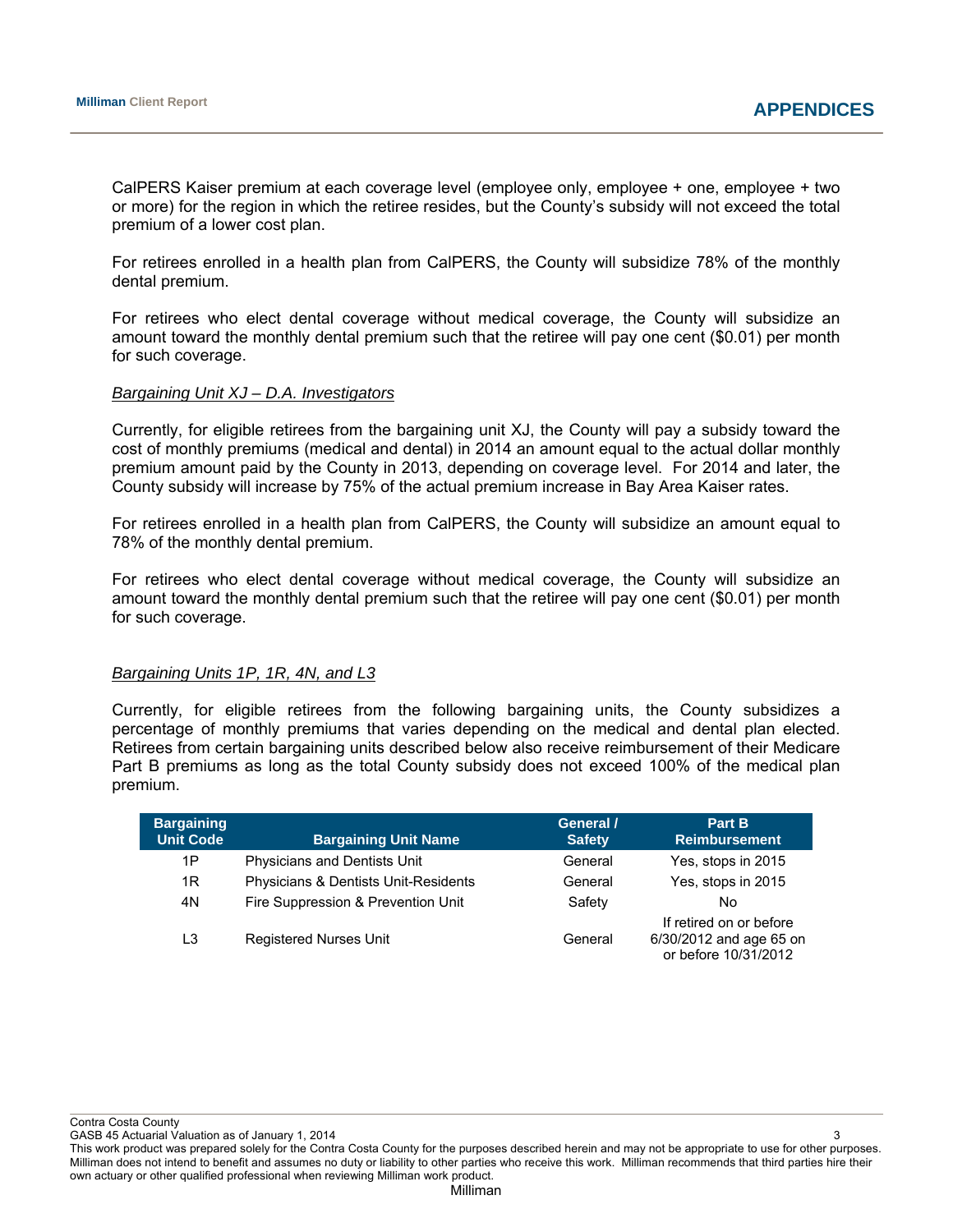| <b>Medical Plan</b>              | <b>Bargaining Unit</b> | <b>County Subsidy</b><br>% (Medical) | <b>County Subsidy</b><br>% (Dental) |
|----------------------------------|------------------------|--------------------------------------|-------------------------------------|
| Contra Costa Health Plan A and B |                        |                                      |                                     |
| <b>Without Dental</b>            | 1P, 1R, L3             | 98%                                  | $0\%$                               |
| With Delta Dental                | 1P, 1R, L3             | 98%                                  | 98%                                 |
| With PMI Delta Dental            | 1P, 1R, L3             | 98%                                  | 98%                                 |
| Kaiser, Health Net HMO           |                        |                                      |                                     |
| <b>Without Dental</b>            | 1P, 1R, L3             | 80%                                  | $0\%$                               |
| With Delta Dental                | 1P, 1R, L3             | 80%                                  | 78%                                 |
| With PMI Delta Dental            | 1P, 1R, L3             | 80%                                  | 78%                                 |
| Health Net PPO                   |                        |                                      |                                     |
| <b>Without Dental</b>            | 1P, 1R, L3             | 55%*                                 | $0\%$                               |
| With Delta Dental                | 1P, 1R, L3             | 55%*                                 | 78%                                 |
| With PMI Delta Dental            | 1P, 1R, L3             | 55%*                                 | 78%                                 |
| All Medical Plans                |                        |                                      |                                     |
| <b>Without Dental</b>            | 4N                     | 87% of Kaiser                        | $0\%$                               |
| With Dental Plan                 | 4N                     | 87% of Kaiser                        | 70%                                 |
| Dental Only                      | All Units Listed Above | $0\%$                                | All but \$0.01 /<br>month           |

Retirees from the above listed units receive the following County subsidy based on the medical plan elected:

*Approximately 55% for 2014. Future increases are split evenly between the County and the retiree.* 

Contra Costa County

GASB 45 Actuarial Valuation as of January 1, 2014 4

This work product was prepared solely for the Contra Costa County for the purposes described herein and may not be appropriate to use for other purposes. Milliman does not intend to benefit and assumes no duty or liability to other parties who receive this work. Milliman recommends that third parties hire their own actuary or other qualified professional when reviewing Milliman work product.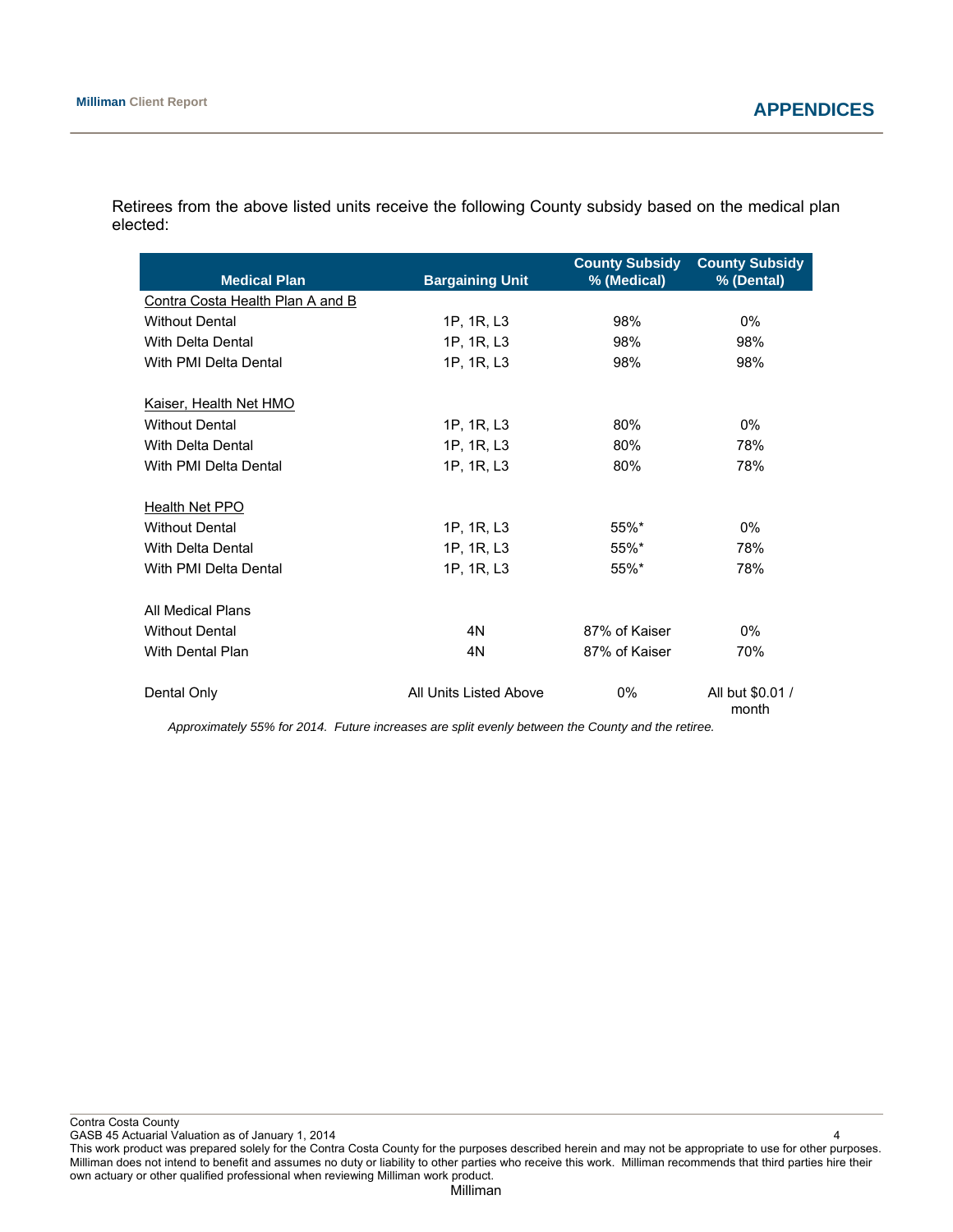### *All other Bargaining Units - County Subsidy Frozen at the 2011 Level*

Currently, eligible retirees from the following bargaining units listed receive County subsidies at the same amount agreed upon between the County and the Bargaining Units in 2011 towards the medical and dental premiums with no future increases to this subsidy amount.

| <b>Bargaining</b><br><b>Unit Code</b> | <b>Bargaining Unit Name</b>           | General /<br><b>Safety</b> | <b>Bargaining</b><br><b>Unit Code</b> | <b>Bargaining Unit Name</b>             | General /<br><b>Safety</b> |
|---------------------------------------|---------------------------------------|----------------------------|---------------------------------------|-----------------------------------------|----------------------------|
| 1X                                    | Phys & Dnts & Optometrist Unit        | General                    | JF                                    | CCC Defenders/Investigators             | General                    |
| $2*$                                  |                                       | General                    | K <sub>2</sub>                        | <b>Property Appraisers Unit</b>         | General                    |
| 25                                    | Social Services Unit                  | General                    | K <sub>5</sub>                        | <b>Court Professional Svcs Unit</b>     | General                    |
| 51                                    | Professional Engineers Unit           | General                    | K <sub>6</sub>                        | <b>Supervisory Clerical Unit</b>        | General                    |
| 99                                    | DEFAULT BARGAINING UNIT               | General                    | KK                                    | Income Maintence Program Unit           | General                    |
| 2D                                    | <b>Community Aide Unit</b>            | General                    | KL                                    | Engineering Technician Unit             | General                    |
| 21                                    | Service Line Supervisors Unit         | General                    | <b>KM</b>                             | Sheriff's Non-Sworn Mgmt Unit           | General                    |
| 2R                                    | <b>Superior Court Reporters-Ex</b>    | General                    | KU                                    | Probation Supervisors Unit              | Safety                     |
| 3A                                    | <b>Superior Court Clerical Unit</b>   | General                    | ΚZ                                    | Social Svcs Staff Special Unit          | General                    |
| 3B                                    | Superior Court Barg Unit-Loc1         | General                    | МA                                    | <b>District Attorneys' Unit</b>         | General                    |
| 3G                                    | Deputy Clerks Unit                    | General                    | N2                                    | Property Appraisers Unit                | General                    |
| 3R                                    | <b>General Clerical Unit</b>          | General                    | <b>PP</b>                             | Probation Unit of CCC                   | Safety                     |
| A <sub>8</sub>                        | <b>Elected Department Heads</b>       | General                    | QA                                    | Agriculture & Animal Ctrl Unit          | General                    |
| AJ                                    | <b>Elected Superior Court Judges</b>  | General                    | QB                                    | LVN/Aide Unit                           | General                    |
| AM                                    | <b>Elected Municipal Court Judges</b> | General                    | QC                                    | Fam/Chld Svs Site Supv Unit             | General                    |
| AS                                    | Elected Board of Supvs Members        | General                    | QE                                    | <b>Building Trades Unit</b>             | General                    |
| B <sub>8</sub>                        | Mgmt Classes-Classified & Exem        | General                    | QF                                    | Deputy Public Defender Unit/At          | General                    |
| BA                                    |                                       | General                    | QG                                    | Deputy Public Defender Unit-In          | General                    |
| <b>BC</b>                             | Superior Court Exempt Mgmt Gen        | General                    | QH                                    | Family and Children Services            | General                    |
| <b>BD</b>                             | Mgmt Classified & Ex Dept Head        | General                    | QM                                    | <b>Engineering Unit</b>                 | General                    |
| <b>BF</b>                             | Fire District (MS) Safety Mgmt        | Safety                     | QP                                    |                                         | General                    |
| BH                                    | Superior Ct Exempt Mgmt-DH            | General                    | QS                                    | <b>General Services &amp; Mtce Unit</b> | General                    |
| <b>BJ</b>                             | Sup Ct Judicial Ofcrs Ex-Mgmt         | General                    | QT                                    | <b>Health Services Unit</b>             | General                    |
| BS                                    | Sheriff's Sworn Executive Mgmt        | Safety                     | QV                                    | Investigative Unit                      | General                    |
| C <sub>8</sub>                        | Management Project-Other              | General                    | QW                                    | Legal & Court Clerk Unit                | General                    |
| CН                                    | CS Head Start Mgmt-Project            | General                    | QX                                    | <b>Library Unit</b>                     | General                    |
| D <sub>8</sub>                        | Unrepresented Proj Class-Other        | General                    | QY                                    | <b>Probation Unit</b>                   | General                    |
| F <sub>8</sub>                        | Unrep Classified & Exempt-Other       | General                    | S <sub>2</sub>                        |                                         | General                    |
| <b>FC</b>                             | Unrep Superior Ct Clerical Exempt     | General                    | Z1                                    | <b>Supervisory Project</b>              | General                    |
| <b>FD</b>                             | Unrep Superior Ct Other Exempt        | General                    | Z2                                    | Non-Supervisory Project                 | General                    |
| <b>FM</b>                             | Unrep Muni Ct Reporter-Exempt         | General                    | ZA                                    | <b>Supervisory Management</b>           | General                    |
| <b>FR</b>                             | Unrep Superior Ct Reptrs-Exempt       | General                    | ZΒ                                    | Non-Supervisory Management              | General                    |
| <b>FS</b>                             | Unrep CI & Ex Student Workers         | General                    | ZL                                    | <b>Supervisory Nurse</b>                | General                    |
| <b>FX</b>                             | <b>Unrep Exempt Medical Staff</b>     | General                    | ZN                                    | Non-Supervisory Nurse                   | General                    |
| JD                                    | <b>CCC Defenders/Attorneys</b>        | General                    |                                       |                                         |                            |

Coded as "21" in census data.

Contra Costa County

GASB 45 Actuarial Valuation as of January 1, 2014 **5** Separation 2014 **5** Separation 2014 **5** Separation 2014 **5** Separation 2014 **5** Separation 2014 **5** Separation 2014 **5** Separation 2014 **6** Separation 2014 **6** Separati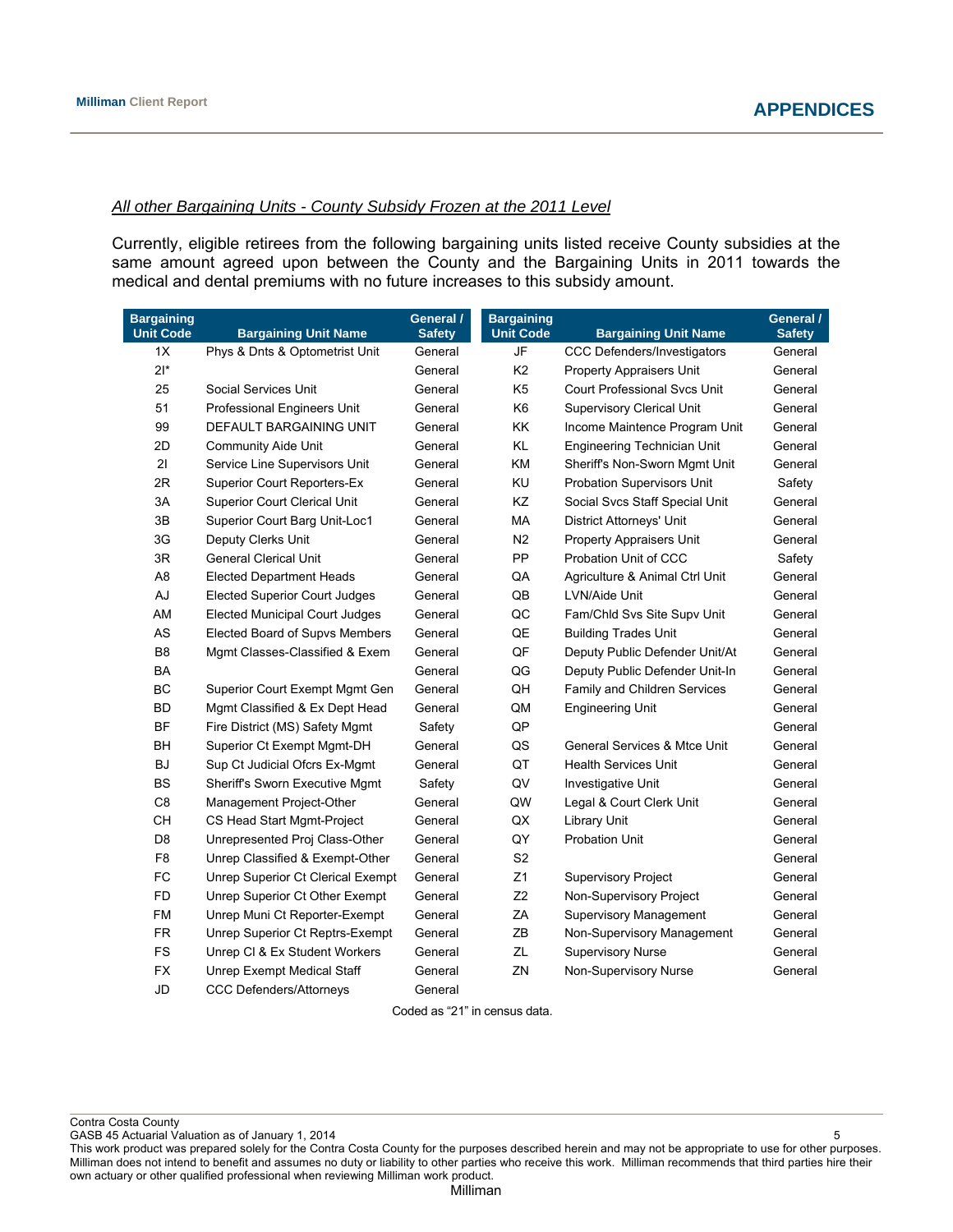### Health Insurance Premium Rates (non-PEMHCA)

The following table shows monthly retiree health insurance premiums for the 2014 calendar year for coverage under various health plans sponsored by Contra Costa County, and the County's subsidies as frozen at the 2011 level for the specified bargaining groups.

|                                                         | County's<br><b>Subsidy</b><br>(Frozen in | 2014                 | County's<br><b>Subsidy for</b> | <b>Retiree's</b> |
|---------------------------------------------------------|------------------------------------------|----------------------|--------------------------------|------------------|
| <b>Medical Plan</b><br>Contra Costa Health Plan A       | 2011)                                    | <b>Premium Rate</b>  | 2014                           | Share for 2014   |
| Retiree on Basic Plan                                   | \$                                       |                      | 509.92                         | \$               |
|                                                         | 509.92                                   | \$<br>612.77         | \$                             | 102.85           |
| Retiree & 1 or more dependents on Basic Plan            | 1,214.90                                 | 1,459.96             | 1,214.90                       | 245.06           |
| Retiree on Medicare Coordination of Benefits (COB) Plan | 420.27                                   | 279.23               | 279.22                         | 0.01             |
| Retiree & 1 or more dependents on Medicare COB Plan     | 1.035.60                                 | 1,228.77             | 1,035.60                       | 193.17           |
|                                                         |                                          |                      |                                |                  |
| Contra Costa Health Plan B                              |                                          |                      |                                |                  |
| Retiree on Basic Plan                                   | 528.50                                   | 679.27               | 528.50                         | 150.77           |
| Retiree & 1 or more dependents on Basic Plan            | 1,255.79                                 | 1,614.06             | 1,255.79                       | 358.27           |
| Retiree on Medicare COB Plan                            | 444.63                                   | 287.60               | 287.59                         | 0.01             |
| Retiree & 1 or more dependents on Medicare COB Plan     | 1,088.06                                 | 1,265.63             | 1,088.06                       | 177.57           |
|                                                         |                                          |                      |                                |                  |
| Kaiser Permanente - Plan A<br>Retiree on Basic Plan     | 478.91                                   | 768.47               | 478.91                         | 289.56           |
| Retiree & 1 or more dependents on Basic Plan            | 1,115.84                                 |                      | 1.115.84                       | 674.68           |
| Retiree on Medicare COB Plan                            | 263.94                                   | 1,790.52<br>295.01   | 263.94                         | 31.07            |
| Retiree & 1 dependent on Medicare COB Plan              | 712.79                                   | 796.71               | 712.79                         | 83.92            |
| Retiree & 2 dependents on Medicare COB Plan             | 1,161.65                                 | 1.298.41             | 1,161.65                       | 136.76           |
|                                                         |                                          |                      |                                |                  |
| Kaiser Permanente - Plan B                              |                                          |                      |                                |                  |
| Retiree on Basic Plan                                   | 478.91                                   | 676.03               | 478.91                         | 197.12           |
| Retiree & 1 or more dependents on Basic Plan            | 1,115.84                                 | 1,575.17             | 1,115.84                       | 459.33           |
| Retiree on Medicare COB Plan                            | 263.94                                   | 223.69               | 223.68                         | 0.01             |
| Retiree & 1 dependent on Medicare COB Plan              | 712.79                                   | 603.97               | 603.96                         | 0.01             |
| Retiree & 2 dependents on Medicare COB Plan             | 1,161.65                                 | 984.25               | 984.24                         | 0.01             |
|                                                         |                                          |                      |                                |                  |
| Health Net HMO - Plan A<br>Retiree on Basic Plan        |                                          |                      |                                | 439.61           |
| Retiree & 1 or more dependents on Basic Plan            | 627.79<br>1,540.02                       | 1,067.40<br>2,618.43 | 627.79<br>1,540.02             | 1,078.41         |
| Retiree on Medicare Seniority Plus Plan                 | 409.69                                   | 514.28               | 409.69                         | 104.59           |
| Retiree & 1 dependent on Medicare Seniority Plus Plan   | 819.38                                   | 1,028.56             | 819.38                         | 209.18           |
|                                                         | 1,229.07                                 | 1,542.84             | 1,229.07                       | 313.77           |
| Retiree & 2 dependents on Medicare Seniority Plus Plan  |                                          |                      |                                |                  |
| <u>Health Net HMO – Plan B</u>                          |                                          |                      |                                |                  |
| Retiree on Basic Plan                                   | 627.79                                   | 836.04               | 627.79                         | 208.25           |
| Retiree & 1 or more dependents on Basic Plan            | 1,540.02                                 | 2,050.86             | 1,540.02                       | 510.84           |
| Retiree on Medicare Seniority Plus Plan                 | 409.69                                   | 431.74               | 409.69                         | 22.05            |
| Retiree & 1 dependent on Medicare Seniority Plus Plan   | 819.38                                   | 863.48               | 819.38                         | 44.10            |
| Retiree & 2 dependents on Medicare Seniority Plus Plan  | 1,229.07                                 | 1,295.22             | 1,229.07                       | 66.15            |

Contra Costa County

GASB 45 Actuarial Valuation as of January 1, 2014 **6 GASB 45 Actuarial Valuation as of January 1**, 2014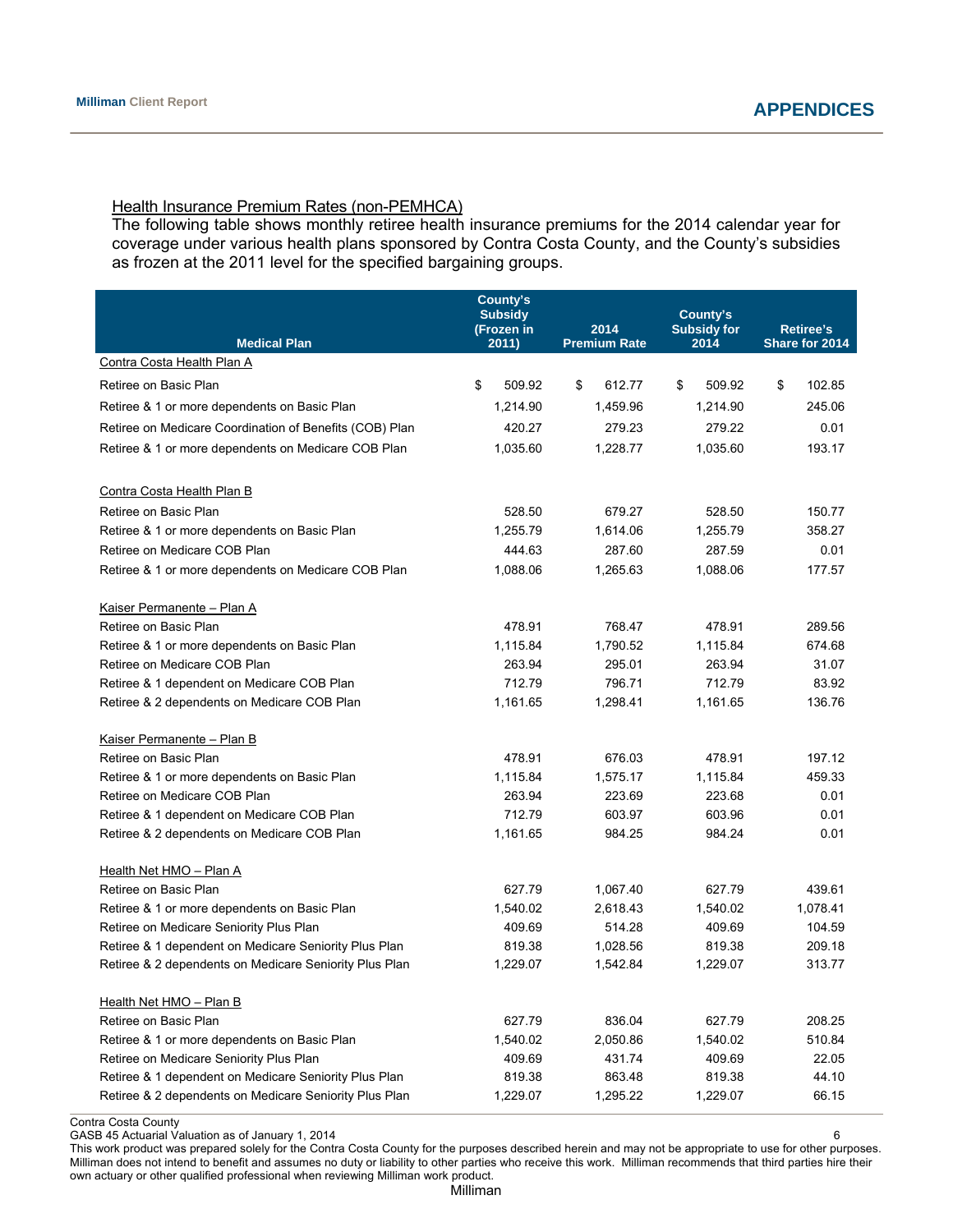# **Health Insurance Premium Rates (continued)**

| <b>Medical Plan</b>                                                             | County's<br><b>Subsidy</b><br>(Frozen in | 2014<br><b>Premium Rate</b> | County's<br><b>Subsidy for</b> | <b>Retiree's</b> |
|---------------------------------------------------------------------------------|------------------------------------------|-----------------------------|--------------------------------|------------------|
| Health Net Medicare COB                                                         | 2011)                                    |                             | 2014                           | Share for 2014   |
|                                                                                 | \$<br>467.13                             | \$<br>573.03                | \$<br>467.13                   | \$<br>105.90     |
| Retiree only                                                                    |                                          |                             |                                |                  |
| Retiree & spouse                                                                | 934.29                                   | 1,146.06                    | 934.29                         | 211.77           |
| Health Net CA & Nat'l PPO - Basic Plan A                                        |                                          |                             |                                |                  |
| Retiree on PPO                                                                  | 604.60                                   | 1,365.43                    | 604.60                         | 760.83           |
| Retiree & 1 or more dependents on PPO Basic Plan                                | 1,436.25                                 | 3,243.69                    | 1,436.25                       | 1,807.44         |
| Retiree on PPO Medicare Plan with Medicare Part A & B                           | 563.17                                   | 924.22                      | 563.17                         | 361.05           |
| Retiree & 1 or more dependents on PPO Medicare Plan with<br>Medicare Part A & B | 1,126.24                                 | 1,848.43                    | 1,126.24                       | 722.19           |
| Health Net CA & Nat'l PPO - Basic Plan B                                        |                                          |                             |                                |                  |
| Retiree on PPO                                                                  | 604.60                                   | 1,240.08                    | 604.60                         | 635.48           |
| Retiree & 1 or more dependents on PPO Basic Plan                                | 1,436.25                                 | 2,945.89                    | 1,436.25                       | 1,509.64         |
| Retiree on PPO Medicare Plan with Medicare Part A & B                           | 563.17                                   | 839.40                      | 563.17                         | 276.23           |
| Retiree & 1 or more dependents on PPO Medicare Plan with<br>Medicare Part A & B | 1,126.24                                 | 1,678.80                    | 1,126.24                       | 552.5            |

The following table shows monthly retiree health insurance premiums for the 2015 calendar year for health coverage under Contra Costa Health Plans sponsored by the Contra Costa County.

| <b>Medical Plan</b>                                         | County's<br><b>Subsidy</b><br>(Frozen in<br>2011) | 2015<br><b>Premium Rate</b> | County's<br><b>Subsidy for</b><br>2015 | <b>Retiree's</b><br>Share for 2015 |
|-------------------------------------------------------------|---------------------------------------------------|-----------------------------|----------------------------------------|------------------------------------|
| Contra Costa Health Plan A                                  |                                                   |                             |                                        |                                    |
| Retiree on Basic Plan                                       | \$<br>509.92                                      | \$<br>654.44                | \$<br>509.92                           | \$<br>144.52                       |
| Retiree & 1 or more dependents on Basic Plan                | 1,214.90                                          | 1,559.24                    | 1,214.90                               | 344.34                             |
| Retiree on Medicare COB Plan                                | 420.27                                            | 301.01                      | 301.00                                 | 0.01                               |
| Retiree & 1 dependent on Medicare COB Plan                  | 1,035.60                                          | 602.02                      | 602.01                                 | 0.01                               |
| Family, 1 on Medicare COB Plan, and 1 or more on Basic Plan | 1,035.60                                          | 963.23                      | 963.22                                 | 0.01                               |
| Contra Costa Health Plan B                                  |                                                   |                             |                                        |                                    |
| Retiree on Basic Plan                                       | 528.50                                            | 725.46                      | 528.50                                 | 196.75                             |
| Retiree & 1 or more dependents on Basic Plan                | 1,255.79                                          | 1,723.82                    | 1,255.79                               | 468.03                             |
| Retiree on Medicare COB Plan                                | 444.63                                            | 310.03                      | 310.02                                 | 0.01                               |
| Retiree & 1 dependent on Medicare COB Plan                  | 1.088.06                                          | 620.06                      | 620.05                                 | 0.01                               |
| Family, 1 on Medicare COB Plan, and 1 or more on Basic Plan | 1,088.06                                          | 992.10                      | 992.09                                 | 0.01                               |

Contra Costa County GASB 45 Actuarial Valuation as of January 1, 2014 7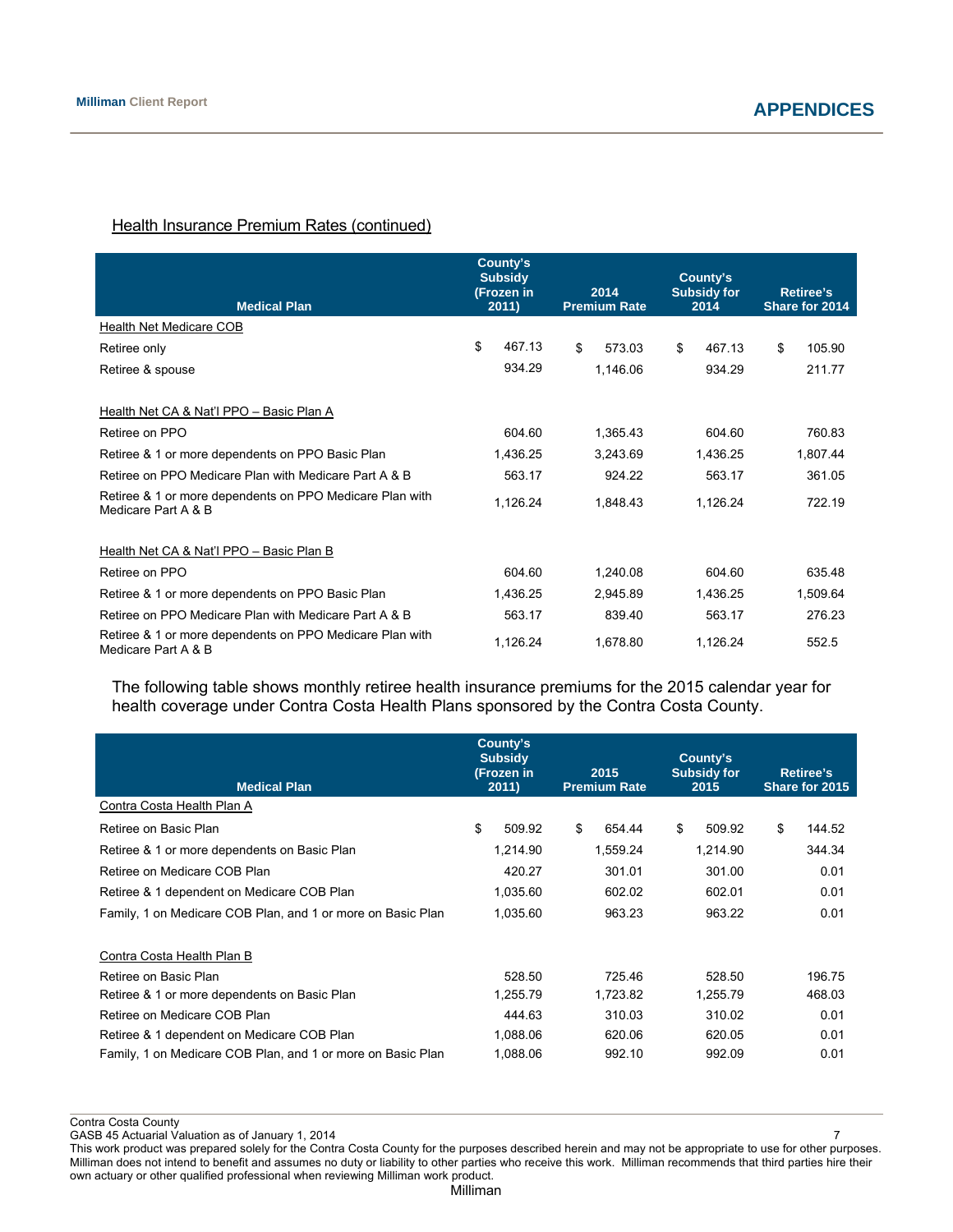### PEMHCA Health Plan Premium Rates

Eligible retirees from the bargaining units 4N, A8, B8, BD, BF, BS, F8, FW, HA, V#, VH, VN, and XJ can choose to enroll in health plans sponsored by CalPERS based on their residence region (Bay Area, Sacramento, Los Angeles, Northern California, Southern California and Out of State of California). The following table shows the monthly Bay Area retiree health insurance premiums for the 2014 calendar year:

|                             | <b>Monthly Premium Rates - 2014</b> |               |    |                    |    |          |    |          |                |    |                    |
|-----------------------------|-------------------------------------|---------------|----|--------------------|----|----------|----|----------|----------------|----|--------------------|
|                             |                                     | <b>Single</b> |    |                    |    | 2-Party  |    |          | Family         |    |                    |
|                             |                                     | Under 65      |    | Over <sub>65</sub> |    | Under 65 |    | Over 65  | Under 65       |    | Over <sub>65</sub> |
|                             |                                     |               |    |                    |    |          |    |          |                |    |                    |
| <b>Blue Shield</b>          | \$                                  | 836.59        | \$ | 298.21             | \$ | 1.673.18 | \$ | 596.42   | \$<br>2.175.13 | \$ | 894.63             |
| <b>Blue Shield NetValue</b> |                                     | 704.01        |    | 298.21             |    | 1.408.02 |    | 596.42   | 1.830.43       |    | 894.63             |
| Kaiser                      |                                     | 742.72        |    | 294.97             |    | 1,485.44 |    | 589.94   | 1,931.07       |    | 884.91             |
| PERSCare                    |                                     | 720.04        |    | 327.36             |    | 1.440.08 |    | 654.72   | 1.872.10       |    | 982.08             |
| <b>PERS Choice</b>          |                                     | 690.77        |    | 307.23             |    | 1.381.54 |    | 614.46   | 1.796.00       |    | 921.69             |
| <b>PERS Select</b>          |                                     | 661.52        |    | 307.23             |    | 1,323.04 |    | 614.46   | 1,719.95       |    | 921.69             |
| Anthem HMO Select           |                                     | 657.33        |    | 341.12             |    | 1.314.66 |    | 682.24   | 1.709.06       |    | 1,023.36           |
| Anthem HMO Traditional      |                                     | 728.41        |    | 341.12             |    | 1.456.82 |    | 682.24   | 1,893.87       |    | 1,023.36           |
| United Healthcare           |                                     | 764.24        |    | 193.33             |    | 1.528.48 |    | 386.66   | 1.987.02       |    | 579.99             |
| <b>PORAC</b>                |                                     | 634.00        |    | 397.00             |    | 1.186.00 |    | 791.00   | 1.507.00       |    | 1.264.00           |
| <b>CCHP</b>                 |                                     | 723.74        |    | 618.84             |    | 1.281.39 |    | 1.071.59 | 1.674.11       |    | 1,359.41           |

#### Dental Plan Premiums

The following table shows monthly retiree dental insurance premiums for the 2014 calendar year. County subsidies vary based on retiree's medical plan enrollment election and bargaining unit upon retirement.

| <b>Plan</b>                           | <b>Monthly Premiums</b> |
|---------------------------------------|-------------------------|
|                                       |                         |
| Delta Dental - \$1,800 Annual Maximum |                         |
| Retiree                               | \$44.27                 |
| Family                                | 100.00                  |
| Delta Dental - \$1,600 Annual Maximum |                         |
| Retiree                               | \$42.45                 |
| Family                                | 95.63                   |
| Delta Care (PMI)                      |                         |
| Retiree                               | \$29.06                 |
| Family                                | 62.81                   |

Contra Costa County

GASB 45 Actuarial Valuation as of January 1, 2014 8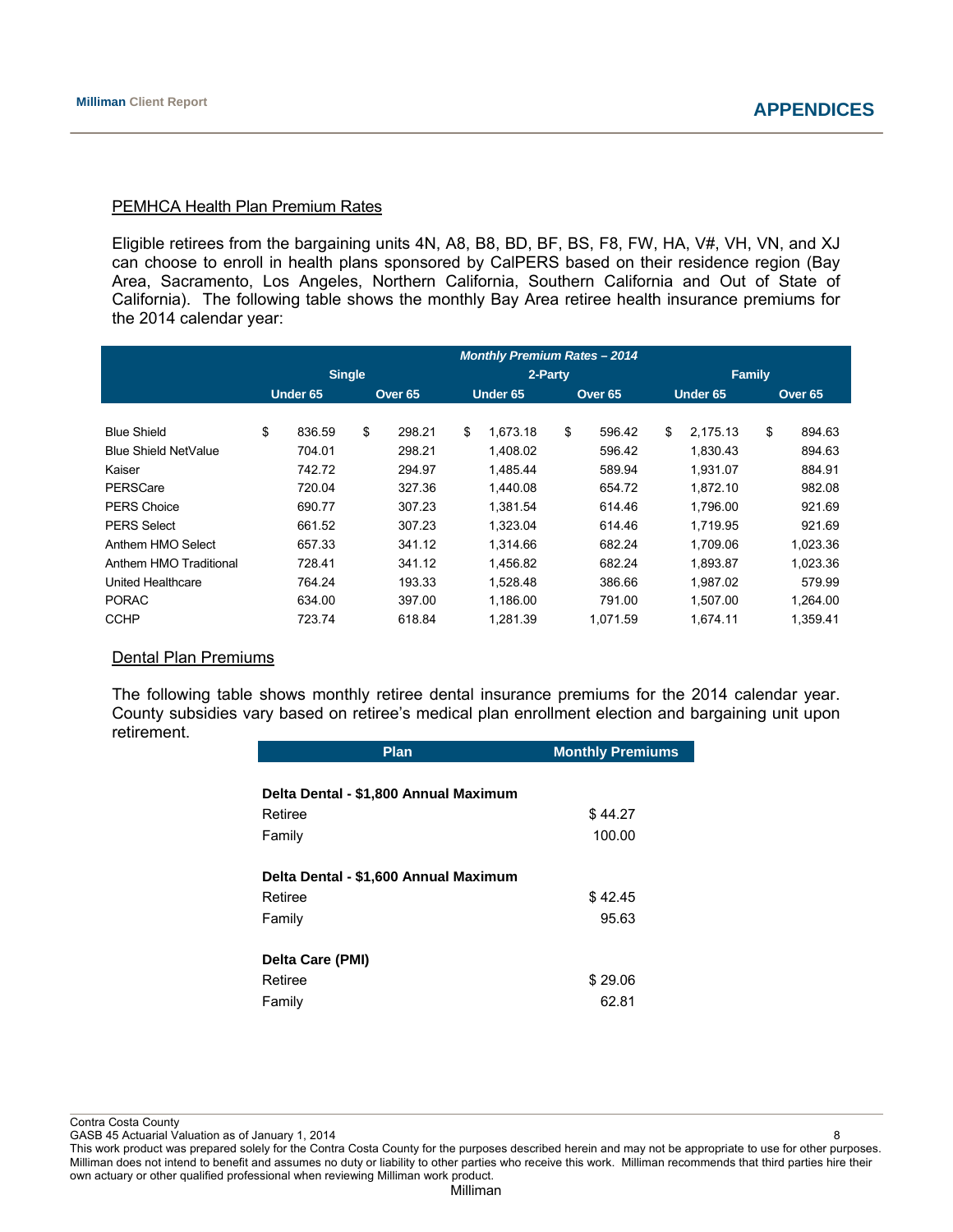### *Excluded Bargaining Units – Not Eligible for Plan Participation*

Members of the following bargaining units are not eligible for participation in the County's retiree health plan.

| <b>Bargaining</b><br><b>Unit Code</b> | <b>Bargaining Unit Name</b>           | General /<br><b>Safety</b> |
|---------------------------------------|---------------------------------------|----------------------------|
| 81                                    | <b>IHSS Public Authority-Mgmt</b>     | General                    |
| 8J                                    | <b>IHSS Public Authority-Non Mgmt</b> | General                    |
| 8P                                    | Special Co Class Codes-Payroll        | General                    |
| B9                                    | Mgmt East CCFPD (Non-MS)              | Safety                     |

GASB 45 Actuarial Valuation as of January 1, 2014 9 This work product was prepared solely for the Contra Costa County for the purposes described herein and may not be appropriate to use for other purposes. Milliman does not intend to benefit and assumes no duty or liability to other parties who receive this work. Milliman recommends that third parties hire their own actuary or other qualified professional when reviewing Milliman work product.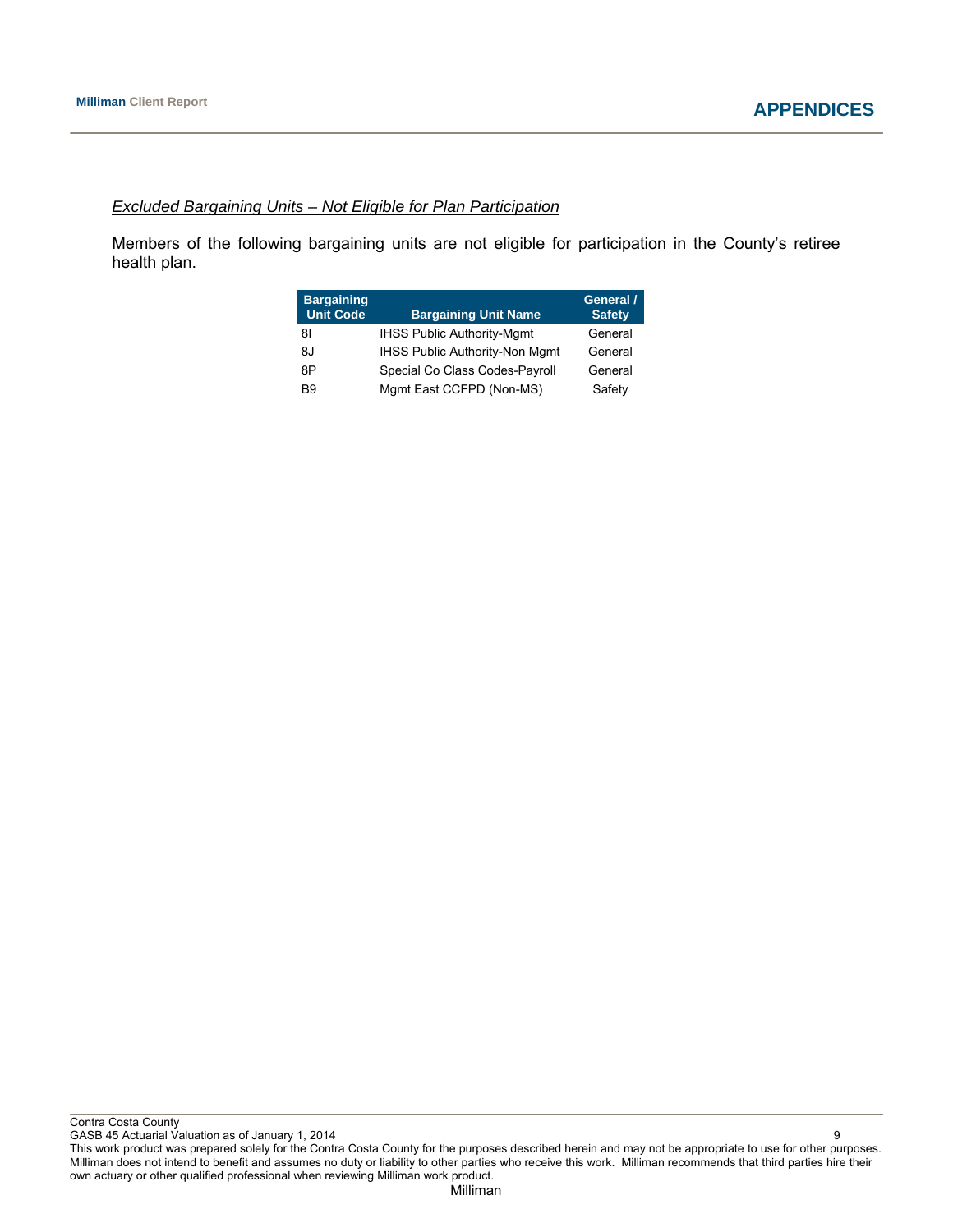# **Appendix B. Actuarial Cost Method and Assumptions**

The actuarial cost method used for determining the benefit obligations is the Projected Unit Credit Cost Method. Under this method, the actuarial present value of projected benefits is the value of benefits expected to be paid for current actives and eligible retirees and is calculated based on the assumptions and census data described in this report.

The Actuarial Accrued Liability (AAL) is the actuarial present value of benefits attributed to employee service rendered prior to the valuation date. The AAL equals the present value of benefits multiplied by a fraction equal to service to date over service at expected retirement. The Normal Cost is the actuarial present value of benefits attributed to one year of service. This equals the present value of benefits divided by service at expected retirement. Since retirees are not accruing any more service, their normal cost is zero. The actuarial value of assets is equal to the market value of assets as of the valuation date.

In determining the Annual Required Contribution, the Unfunded AAL is amortized as a level dollar amount over 30 years on a "closed" basis. There are 24 years remaining in the amortization period as of January 1, 2014. The actuarial assumptions are summarized below.

### *Economic Assumptions*

### *Discount Rate (Liabilities)* 5.70%

We have used a discount rate of 5.70% in this valuation to reflect the County's current policy of partially funding its OPEB liabilities. This rate is derived based on the fund's investment policy, level of partial funding, and includes a 2.50% long-term inflation assumption. County OPEB Irrevocable Trust assets are invested in the Public Agency Retirement Services' Highmark Portfolio. Based on the portfolio's target allocation (shown below), the average return of Trust assets over the next 30 years is expected to be 6.25%, which would be an appropriate discount rate if the County's annual contribution is equal to the ARC. If the County were to elect not to fund any amount to a Trust, the discount rate would be based on the expected return of the County's general fund (we have assumed a long term return of 3.50% for the County's general fund). Since the County is partially funding the Trust with a contribution of \$20 million per year, we used a blended discount rate of 5.70%.

| <b>Asset Class</b>                                 | <b>Expected 1-Year</b><br><b>Nominal Return</b> | <b>Targeted Asset</b><br><b>Allocation</b> |
|----------------------------------------------------|-------------------------------------------------|--------------------------------------------|
| Domestic Equity Large Cap                          | 8.14%                                           | 17.0%                                      |
| Domestic Equity Mid Cap                            | 8.92%                                           | $6.0\%$                                    |
| Domestic Equity Small Cap                          | 9.90%                                           | $8.0\%$                                    |
| U.S. Fixed Income                                  | 4.69%                                           | 38.0%                                      |
| International / Global Equity (Developed)          | 8.56%                                           | 16.0%                                      |
| <b>Real Estate</b>                                 | 8.12%                                           | 4.0%                                       |
| Cash                                               | 3.01%                                           | $1.0\%$                                    |
| Alternatives                                       | 5.71%                                           | 10.0%                                      |
| Expected Geometric Median Annual Return (30 years) |                                                 | 6.25%                                      |

Contra Costa County

GASB 45 Actuarial Valuation as of January 1, 2014 10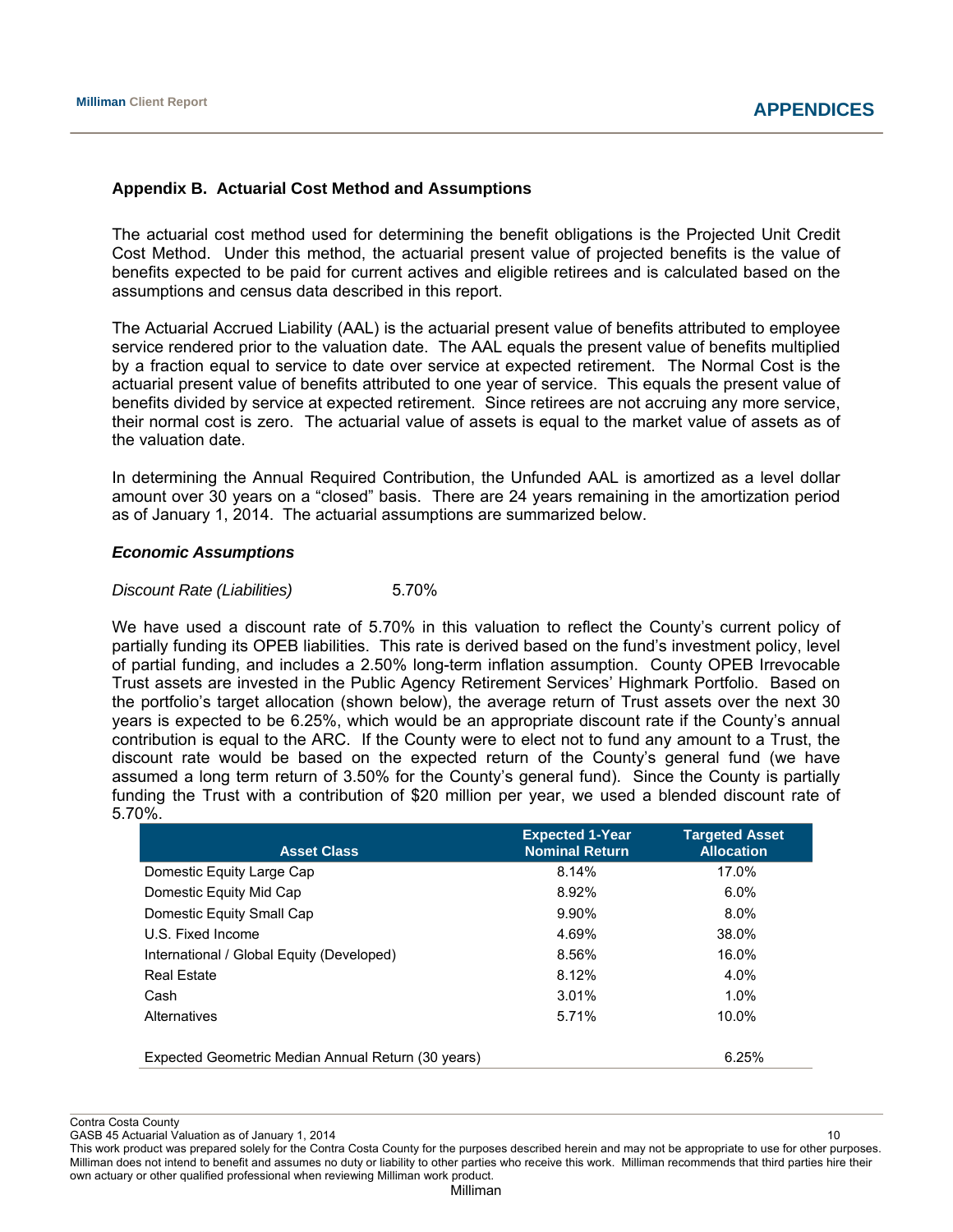*Disability*

#### *Demographic Assumptions*

Below is a summary of the assumed rates for mortality, retirement, disability and withdrawal, which are consistent with assumptions used in the December 31, 2012 CCCERA Actuarial Valuation.

#### *Pre / Post Retirement Mortality*

- Healthy: For General Members: RP-2000 Combined Healthy Mortality Table projected to 2030 with Scale AA, set back one year.
	- For Safety Member: RP-2000 Combined Healthy Mortality Table projected to 2030 with Scale AA, set back two years.
- Disabled: For General Members: RP-2000 Combined Healthy Mortality Table projected to 2030 with Scale AA, set forward six years for males and set forward seven years for females.
	- For Safety Member: RP-2000 Combined Healthy Mortality Table projected to 2030 with Scale AA, set forward three years.
- Beneficiaries: Beneficiaries are assumed to have the same mortality as a General Member of the opposite sex who had taken a service (non-disability) retirement.

| Age | <b>General Tier 3</b> | <b>Safety (All Tiers)</b> |
|-----|-----------------------|---------------------------|
| 20  | 0.01%                 | 0.02%                     |
| 25  | 0.02%                 | 0.22%                     |
| 30  | 0.03%                 | 0.42%                     |
| 35  | 0.05%                 | 0.56%                     |
| 40  | 0.08%                 | 0.66%                     |
| 45  | 0.13%                 | 0.94%                     |
| 50  | 0.17%                 | 2.54%                     |

*Withdrawal* – Sample probabilities of terminating employment with the County are shown below for selected years of County service.

| <b>General</b> | <b>Safety</b> |
|----------------|---------------|
| 13.50%         | 11.50%        |
| $9.00\%$       | 6.50%         |
| $9.00\%$       | 5.00%         |
| 6.00%          | 4.00%         |
| 4.50%          | 3.50%         |
| 4.00%          | $3.00\%$      |
| 2.75%          | 1.90%         |
| 2.10%          | 1.40%         |
| 2.00%          | 1.00%         |
|                |               |

Contra Costa County

GASB 45 Actuarial Valuation as of January 1, 2014 11 12 12 13 14 15 16 17 18 18 19 19 10 11 11 11 11 11 11 11 1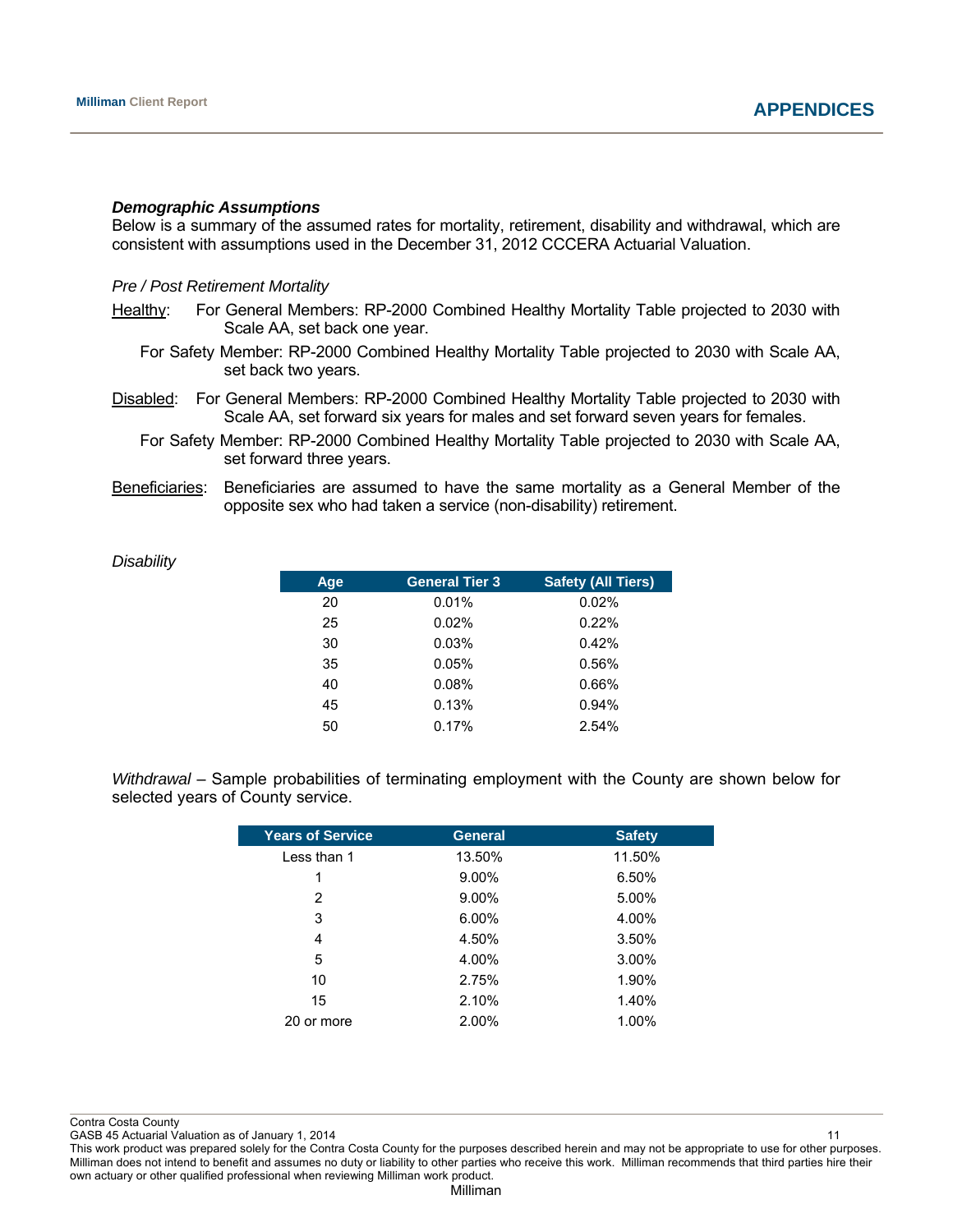| Age | <b>General</b><br>Tier 3 | <b>Safety</b><br><b>Tier A</b> | Age | <b>General</b><br>Tier 3 | <b>Safety</b><br><b>Tier A</b> |
|-----|--------------------------|--------------------------------|-----|--------------------------|--------------------------------|
| 45  | 0%                       | 2%                             | 60  | 15%                      | 40%                            |
| 46  | 0%                       | 2%                             | 61  | 20%                      | 40%                            |
| 47  | 0%                       | 7%                             | 62  | 27%                      | 40%                            |
| 48  | 0%                       | 7%                             | 63  | 27%                      | 40%                            |
| 49  | 0%                       | 20%                            | 64  | 30%                      | 40%                            |
| 50  | 4%                       | 25%                            | 65  | 40%                      | 100%                           |
| 51  | 3%                       | 25%                            | 66  | 40%                      | 100%                           |
| 52  | 3%                       | 25%                            | 67  | 40%                      | 100%                           |
| 53  | 5%                       | 25%                            | 68  | 40%                      | 100%                           |
| 54  | 5%                       | 25%                            | 69  | 40%                      | 100%                           |
| 55  | 10%                      | 30%                            | 70  | 40%                      | 100%                           |
| 56  | 10%                      | 25%                            | 72  | 40%                      | 100%                           |
| 57  | 10%                      | 25%                            | 73  | 40%                      | 100%                           |
| 58  | 12%                      | 35%                            | 74  | 40%                      | 100%                           |
| 59  | 12%                      | 35%                            | 75  | 100%                     | 100%                           |

*Retirement – For this valuation, we have applied the Tier 3 rates for all General employees and Tier A rates for all Safety employees since nearly all current employees are in these two pension tiers.* 

# *Coverage Election Assumptions*

*Retiree Coverage –* We have assumed 90% of new retirees will elect medical and dental coverage at retirement. For new retirees who were members of certain bargaining units indicated in appendix A and hired after a certain date indicated (eligible retirees must pay entire cost of premium to maintain coverage), we have assumed 50% will elect medical and dental coverage at retirement.

*Spouse Coverage* – We have assumed 50% of new retirees electing coverage will elect spouse medical and dental coverage at retirement.

*Spouse Age* – Female spouses are assumed to be three years younger than male spouses.

*Dependent Coverage –* We have assumed 30% of retirees with no spouse coverage will elect coverage for a dependent child until age 65, and 50% of retirees with spouse coverage will elect coverage for a dependent child until age 65.

*Health Plan Election* – We have assumed that new retirees will remain enrolled in the same plan they were enrolled in as actives. For actives who waived coverage, we have assumed that they will elect Kaiser plan coverage.

Contra Costa County

GASB 45 Actuarial Valuation as of January 1, 2014 12 This work product was prepared solely for the Contra Costa County for the purposes described herein and may not be appropriate to use for other purposes. Milliman does not intend to benefit and assumes no duty or liability to other parties who receive this work. Milliman recommends that third parties hire their own actuary or other qualified professional when reviewing Milliman work product.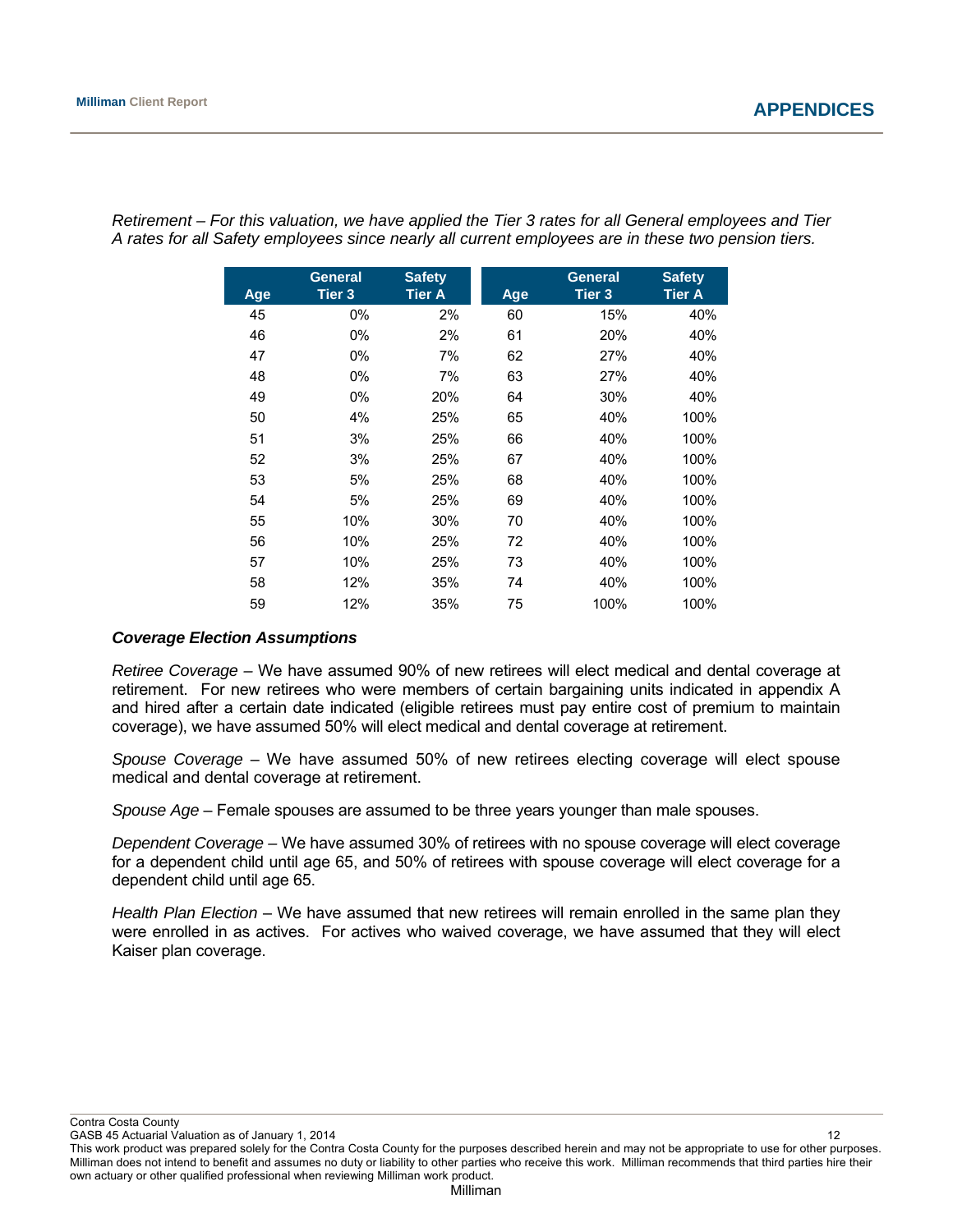### *Valuation of Retiree Premium Subsidy Due to Active Health Costs*

The County and California PERS (PEMHCA) health plans charge the same premiums for retirees who are not yet eligible for Medicare as for active employees. Therefore, the retiree premium rates are being subsidized by the inclusion of active lives in setting rates. (Premiums calculated only based on retiree health claims experience would have resulted in higher retiree premiums.) GASB 45 requires that the value of this subsidy be recognized as a liability in valuations of OPEB costs. To account for the fact that per member health costs vary depending on age (higher health costs at older ages), we calculated equivalent per member per month (PMPM) costs that vary by age based on the age distribution of covered members, and based on relative cost factors by age. The relative cost factors were developed from the Milliman Health Cost Guidelines™. Based on the carrier premium rates and relative age cost factors assumptions, we developed age adjusted monthly PMPM health costs for 2014 to be used in valuing the implicit rate subsidy. The following tables show the age adjusted expected monthly claims cost for a male participant at age 64 for each health plan and relative age factors compared to a male age 64.

| <b>Plan</b>                     | <b>Monthly Age Adjusted Claims</b><br><b>Cost for Age 64 Male</b> | <b>Dependent Child Cost</b><br>Load |
|---------------------------------|-------------------------------------------------------------------|-------------------------------------|
| CCHP A                          | 1.164<br>\$                                                       | \$<br>157                           |
| CCHP B                          | 1.431                                                             | 329                                 |
| Kaiser A                        | 1.384                                                             | 246                                 |
| Kaiser B                        | 1.278                                                             | 264                                 |
| Health Net HMO A                | 1.878                                                             | 394                                 |
| Health Net HMO B                | 1.621                                                             | 369                                 |
| Health Net PPO                  | 1,903                                                             | 316                                 |
| California PERS Plans (average) | 1.100                                                             | 219                                 |

|  |  |  | Relative Claims Cost Factor Compared to Male age 64 |  |  |
|--|--|--|-----------------------------------------------------|--|--|
|--|--|--|-----------------------------------------------------|--|--|

| Age | <b>Male</b> | <b>Female</b> |
|-----|-------------|---------------|
| 50  | 0.458       | 0.572         |
| 55  | 0.604       | 0.668         |
| 60  | 0.786       | 0.789         |
| 64  | 1.000       | 0.915         |

Since retirees eligible for Medicare (age 65 and beyond) are enrolled in Medicare supplemental plans, the premiums for retirees with Medicare are determined without regard to active employee claims experience and no such subsidy exists for this group for medical cost.

Contra Costa County

GASB 45 Actuarial Valuation as of January 1, 2014 13 and 13 and 13 and 13 and 13 and 13 and 13 and 13 and 13 and 13 and 13 and 13 and 13 and 13 and 13 and 13 and 13 and 13 and 13 and 13 and 13 and 13 and 13 and 13 and 13 a This work product was prepared solely for the Contra Costa County for the purposes described herein and may not be appropriate to use for other purposes. Milliman does not intend to benefit and assumes no duty or liability to other parties who receive this work. Milliman recommends that third parties hire their own actuary or other qualified professional when reviewing Milliman work product.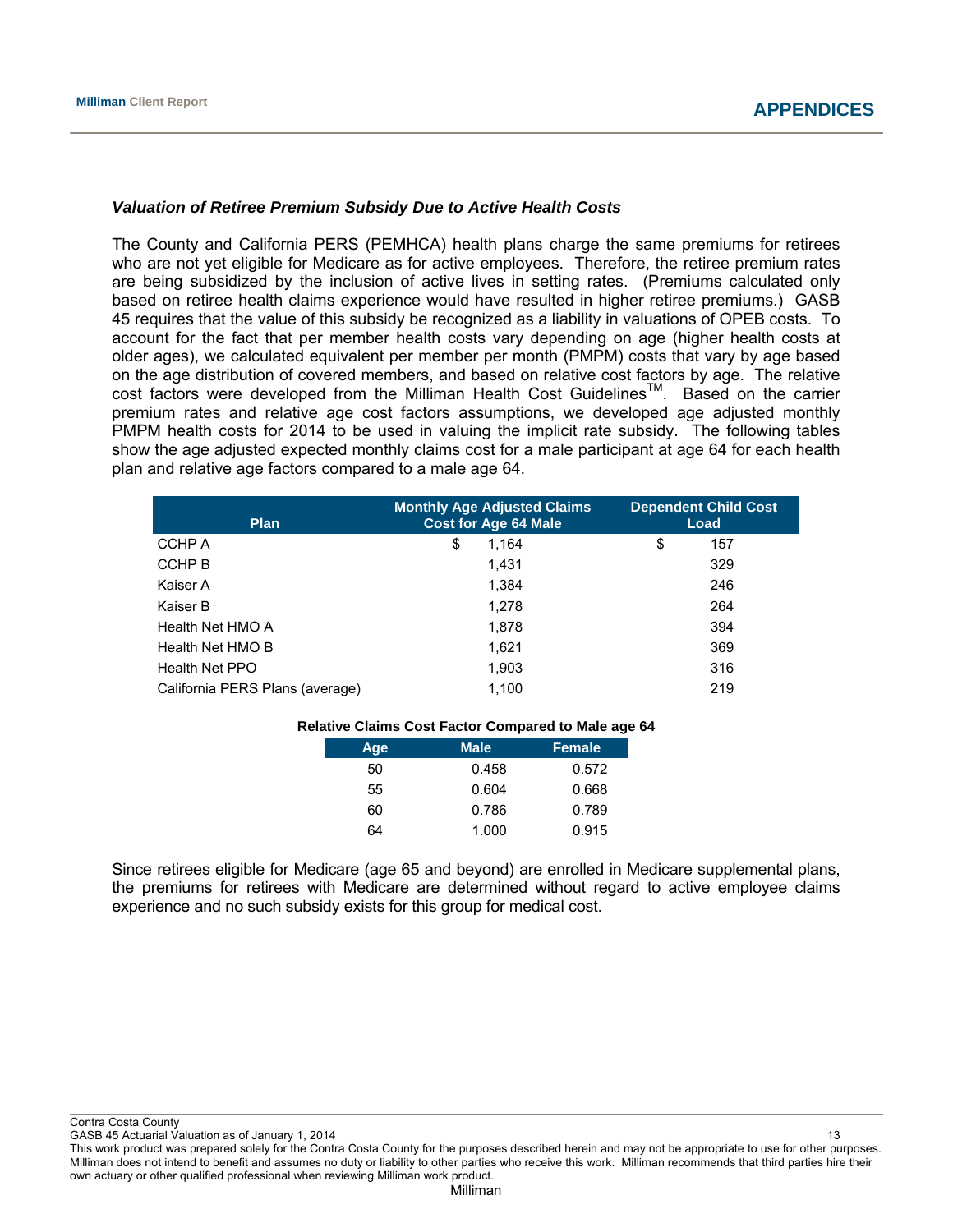### *Medical Cost Inflation Assumption*

We assumed future increases to the health costs and premiums are based on the "Getzen" model published by the Society of Actuaries for purposes of evaluating long term medical trend. Under the Patient Protection and Affordable Care Act of 2010, a Federal excise tax will apply for high cost health plans beginning in 2018. A margin to reflect the impact of the excise tax in future years is reflected in the assumed trend. The following table shows the assumed rate increases in future years for Medical premiums.

| <b>Calendar</b> | <b>County Plans*</b> | <b>Calendar</b> | <b>PEMHCA Plans</b> | <b>Calendar</b> | All Plans *    |
|-----------------|----------------------|-----------------|---------------------|-----------------|----------------|
| Year            | <b>Pre 65</b>        | Year            | <b>Pre 65</b>       | Year            | <b>Post 65</b> |
| 2014            | 6.50%                | 2014            | 7.00%               | 2014            | 7.25%          |
| 2015            | 5.25%                | 2015            | 5.75%               | 2015            | 6.00%          |
| 2016            | 5.75%                | 2016            | 6.25%               | 2016            | 6.50%          |
| 2017            | 6.50%                | $2017 - 2018$   | 6.75%               | $2017 - 2025$   | 6.00%          |
| $2018 - 2020$   | 5.75%                | 2019            | 7.00%               | $2026 - 2032$   | 5.75%          |
| $2021 - 2023$   | 6.50%                | $2020 - 2022$   | 7.25%               | 2033            | 6.00%          |
| $2024 - 2028$   | 6.25%                | $2023 - 2024$   | 7.00%               | 2034            | 6.75%          |
| 2029            | 6.50%                | $2025 - 2029$   | 6.75%               | 2035            | 6.50%          |
| $2030 - 2035$   | 6.25%                | $2030 - 2033$   | 6.50%               | $2036 - 2042$   | 6.25%          |
| 2036            | $6.00\%$             | $2034 - 2036$   | 6.25%               | $2043 - 2045$   | 6.00%          |
| $2037 - 2040$   | 5.75%                | $2037 - 2038$   | 6.00%               | $2046 - 2051$   | 5.75%          |
| $2041 - 2048$   | 5.50%                | $2039 - 2043$   | 5.75%               | $2052 - 2059$   | 5.50%          |
| $2049 - 2063$   | 5.25%                | $2044 - 2050$   | 5.50%               | $2060 - 2070$   | 5.25%          |
| $2064 - 2074$   | 5.00%                | $2051 - 2061$   | 5.25%               | $2071 - 2076$   | 5.00%          |
| $2075 - 2079$   | 4.75%                | $2062 - 2074$   | 5.00%               | $2077 - 2081$   | 4.75%          |
| $2080 +$        | 4.50%                | $2075 - 2079$   | 4.75%               | $2082 +$        | 4.50%          |
|                 |                      | $2080 +$        | 4.50%               |                 |                |

\* *For Contra Costa Health Plan A and B, actual increase from calendar year 2014 to 2015 was used.* 

**Dental Cost** We assumed Dental costs will increase 4.0% annually.

Contra Costa County

GASB 45 Actuarial Valuation as of January 1, 2014 14